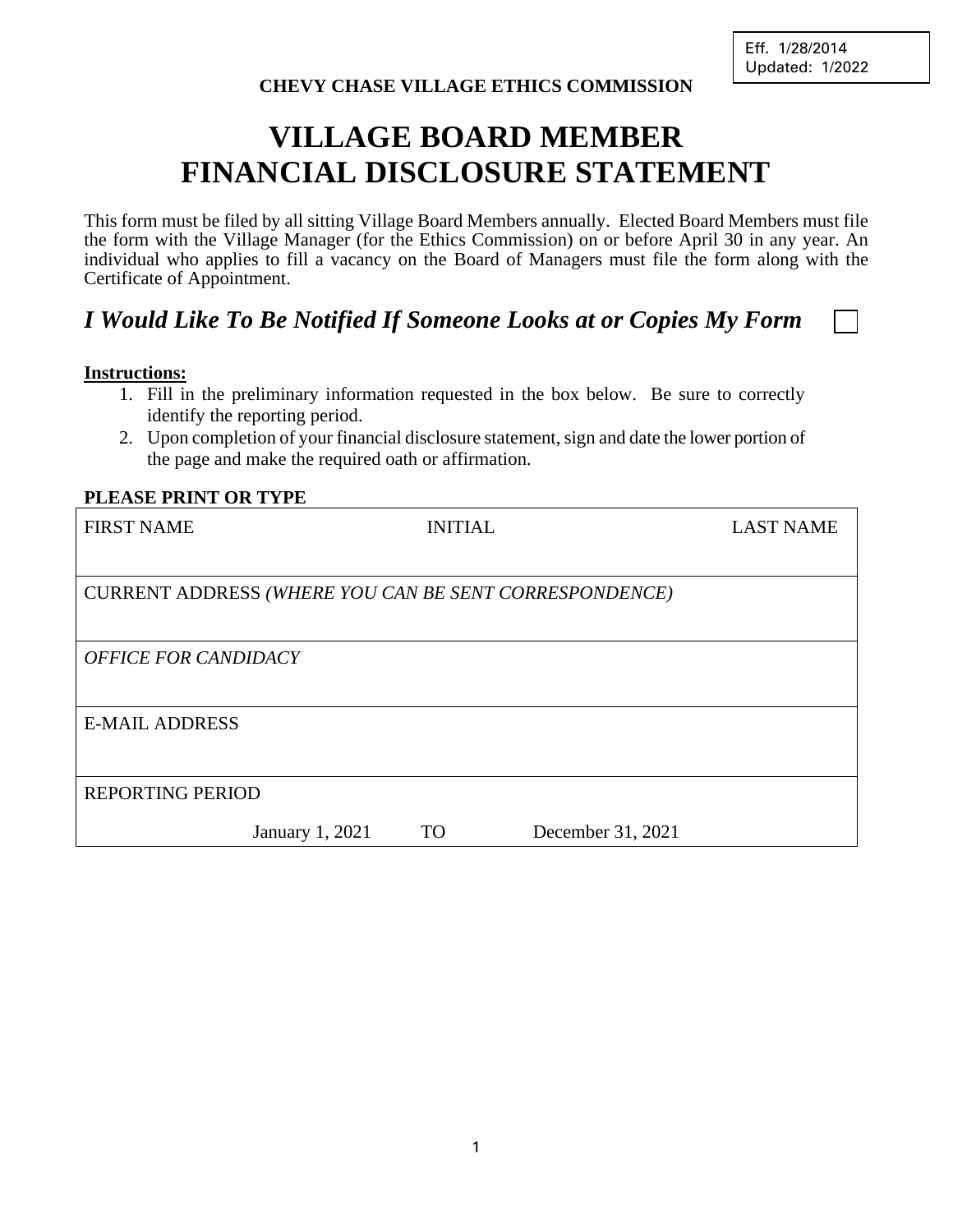This Financial Disclosure Statement describes all interests and related transactions and matters required to be disclosed by the Village's Public Ethics Ordinance, adopted on October 8, 2012, and approved by the State Ethics Commission on October 25, 2012 (and amended effective January 22, 2018), as being in compliance with State Government Article, Title 15, Subtitle 6 of the Maryland Public Ethics Law, with respect to the period indicated and pertaining to the person filing the statement. The statement consists of this cover sheet, the checklist, and Schedules A through I.

 I hereby make oath or affirm under penalty of perjury that the contents of this Financial Disclosure Statement, including the Schedules attached hereto, are complete, true and correct to the best of my knowledge, information and belief.

|                                   | <b>Signature of Person Filing:</b> |                                                        |
|-----------------------------------|------------------------------------|--------------------------------------------------------|
|                                   |                                    | Date:<br><u> 1989 - Andrea Andrew Maria (h. 1989).</u> |
|                                   |                                    |                                                        |
|                                   |                                    |                                                        |
| STATE OF _______________________: |                                    |                                                        |
| COUNTY OF                         | $\bullet$                          | to wit:                                                |

On this \_\_\_\_\_\_ day of \_\_\_\_\_\_\_\_\_, 2022, before me, the undersigned officer, personally appeared \_\_\_\_\_\_\_\_\_\_\_\_\_\_\_\_\_\_\_\_\_\_\_\_\_\_\_\_\_\_\_\_\_\_\_\_\_, known to me (or satisfactorily proven) to be the person whose name is subscribed to the within instrument as a resident of CHEVY CHASE VILLAGE and acknowledged that he/she executed this Financial Disclosure Statement for the purposes therein contained as his/her act and deed.

WITNESS my hand and notarial seal.

Notary Public

l

My commission expires: \_\_\_\_\_\_\_\_\_\_\_\_\_\_\_\_\_\_\_\_\_\_

# **FOR USE BY VILLAGE OFFICE ONLY**

Received \_\_\_\_\_\_\_\_\_\_\_\_\_\_\_\_\_\_\_\_\_\_ By\_\_\_\_\_\_\_\_\_\_\_\_\_\_\_\_\_\_\_\_\_\_\_\_\_\_\_\_\_\_\_\_\_\_\_\_\_\_\_\_\_\_\_\_\_\_\_\_

Date Village Manager

Unless the form is signed, dated and properly notarized, the Village Ethics Commission will not consider the financial disclosure statement to be filed until the properly notarized statement is resubmitted.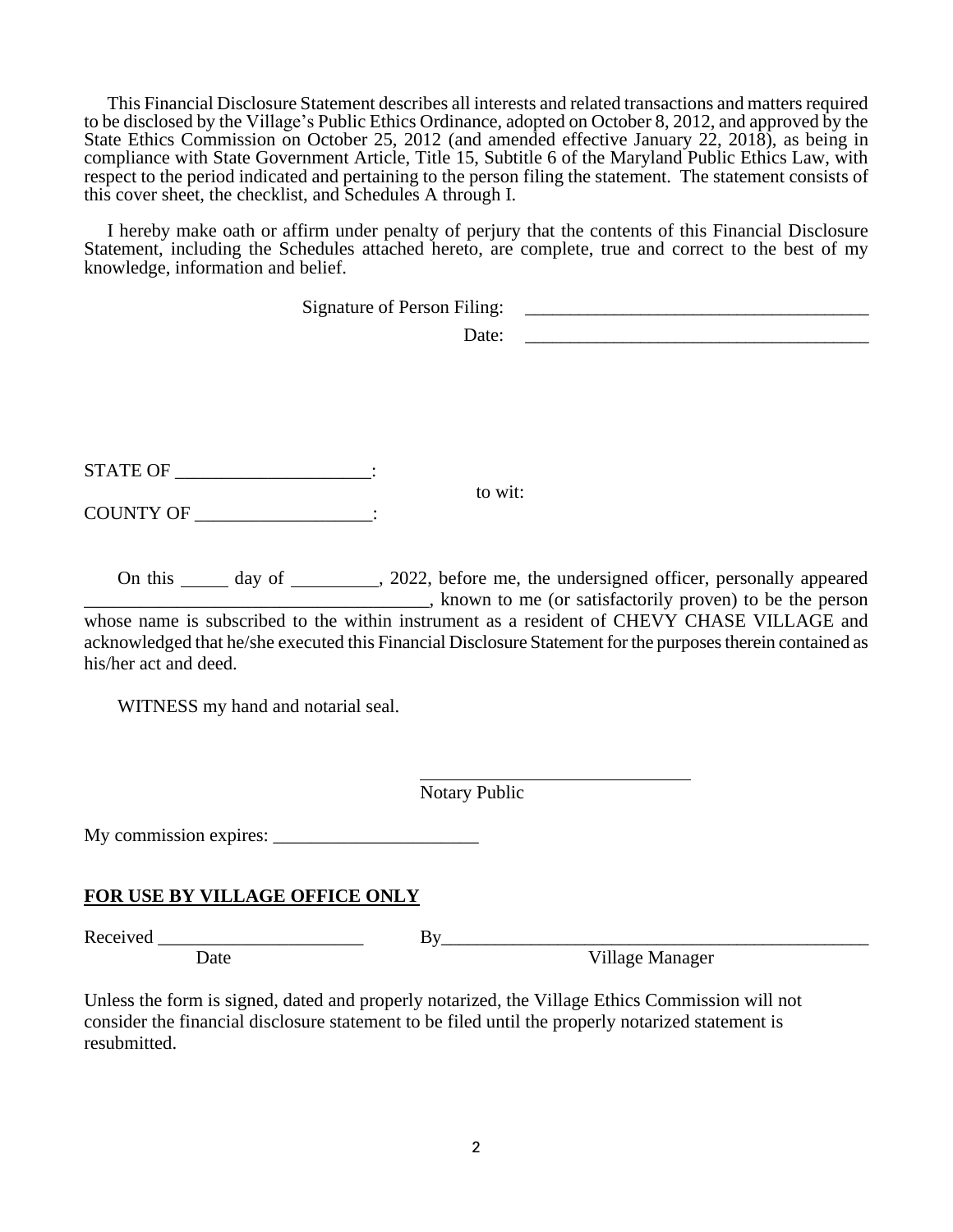# **Checklist:**

Complete by checking the "yes" or "no" box as to each statement. Do not leave any statement unanswered. Note that each statement corresponds to a Schedule. If you have questions as to the meaning of a statement, review the corresponding Schedule and instructions for a more detailed description of the interests involved.

#### *Caution: Please read all instructions on accompanying instruction sheet including all definitions contained therein, before completing this form.*

|                 |                                                                                                                                                                                                                                          |                | <b>YES</b> | N <sub>O</sub> |
|-----------------|------------------------------------------------------------------------------------------------------------------------------------------------------------------------------------------------------------------------------------------|----------------|------------|----------------|
| А.              | I held interests during the reporting period in real property located in or outside<br>Maryland. (If "Yes," complete Schedule A.)                                                                                                        | A.             |            |                |
| <b>B.</b>       | I held interests during the reporting period in corporations, partnerships and similar entities as defined in the Village's Ethics Public Ethics Ordinance. (If "Yes,"<br>complete Schedule B.)                                          | <b>B.</b>      |            |                |
| $\mathcal{C}$ . | I held interests in a business entity (including partnerships and non-corporate<br>entities) which did business with the Village during the reporting period.<br>(If "Yes", complete Schedule C.)                                        | $\mathbf{C}$ . |            |                |
| D.              | I received gifts during the reporting period from persons doing business with the<br>Village, regulated by the Village, or registered or required to register as lobbyists.<br>(If "Yes," complete Schedule $\overline{D}$ .)            | D.             |            |                |
| Е.              | I or a member of my immediate family was a partner or held an office, directorship,<br>or salaried employment during the reporting period in or with a business entity doing business with the Village. (If "Yes," complete Schedule E.) | Е.             |            |                |
| $F_{\rm c}$     | I or a member of my immediate family owed debts (excluding retail credit<br>accounts) during the reporting period to persons doing business with the Village.<br>(If "Yes," complete Schedule F.)                                        | F.             |            |                |
| G.              | A member of my immediate family was employed by the Village during the<br>reporting period. (If "Yes," complete Schedule G.)                                                                                                             | G.             |            |                |
| H.              | I, or my spouse, received a salary or other earned income from a source other than<br>the Village, or my dependent child received earned income from an entity doing<br>business with the Village. (If "Yes," complete Schedule H.)      | H.             |            |                |
| I.              | I have additional interest or information I would like to report.<br>(If "Yes," complete Schedule I.)                                                                                                                                    | I.             |            |                |
|                 |                                                                                                                                                                                                                                          |                |            |                |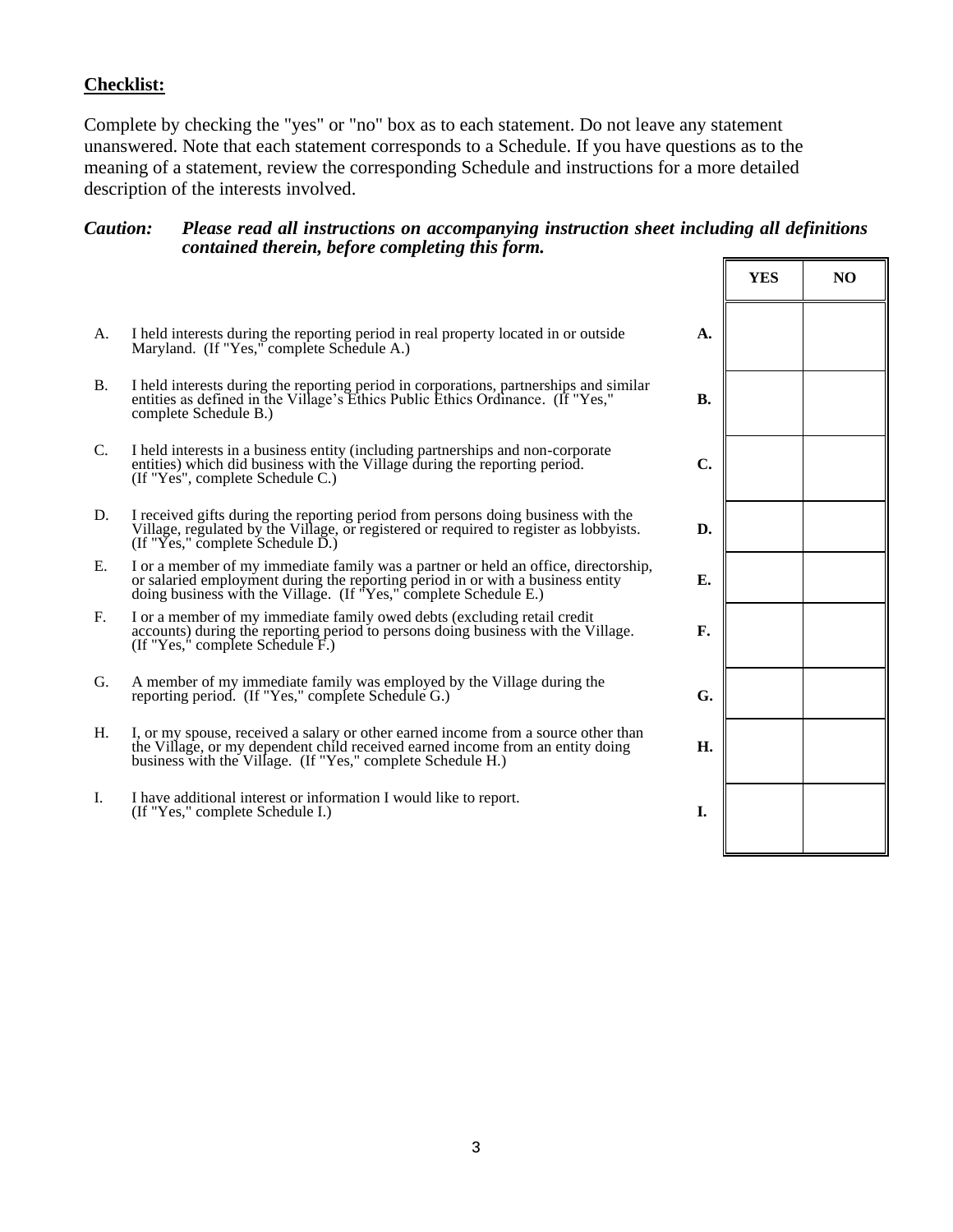# **FINANCIAL DISCLOSURE STATEMENT INSTRUCTIONS AND DEFINITIONS**

# *A MESSAGE TO MEMBERS OF THE CHEVY CHASE VILLAGE BOARD OF MANAGERS*

*Please read the instructions carefully and be sure to provide all information requested for each interest you disclose on your statement.* 

Financial disclosure statements are public records that may be examined or copied by the public. At the top of the cover page, we have provided a place for you to check if you want the Chevy Chase Village Ethics Commission to notify you of the names and addresses of any persons who have examined or copied your statement.

# GENERAL INSTRUCTIONS

#### A**. Persons Required to File**

Sitting members of the Board of Managers are required to file this financial disclosure statement.

# B**. When to File**

1. Sitting Board Members must file a financial disclosure statement on or before April 30<sup>th</sup> each year during that person's term in office covering the previous calendar year.

2. A person who does not have a current financial disclosure statement on file and who is applying to fill a Board vacancy must file a statement covering the previous calendar year along with their Certificate of Appointment.

3. If a Board Member leaves his/her position after January 1, but prior to filing the regular annual statement due April 30, he or she must file the annual statement (covering the previous calendar year), plus an additional termination statement covering the part of the current year served. You must file your termination statement within 60 days of leaving your position.

#### C. **Where to File and Where to Get Forms**

Forms are available at the Chevy Chase Village Office and on the Village's website at [www.chevychasevillagemd.gov.](http://www.chevychasevillagemd.gov/) The completed form is to be filed with the Village Manager.

# D. **Definitions:**

**"Attributable" interest**: Certain property and business interests not directly held by a person may be "attributed" to him or her and must be reported on the financial disclosure statement. The circumstances under which attribution occurs are as follows:

> (1) If you owned a 30% or greater equity interest in any business entity during the reporting period and that business entity holds a property or business interest which, if you owned directly, you would be required to report on Schedule A, B, or C, the interest is attributable to you and you must report it on the appropriate Schedule. This limited attribution does not reduce or affect in any way the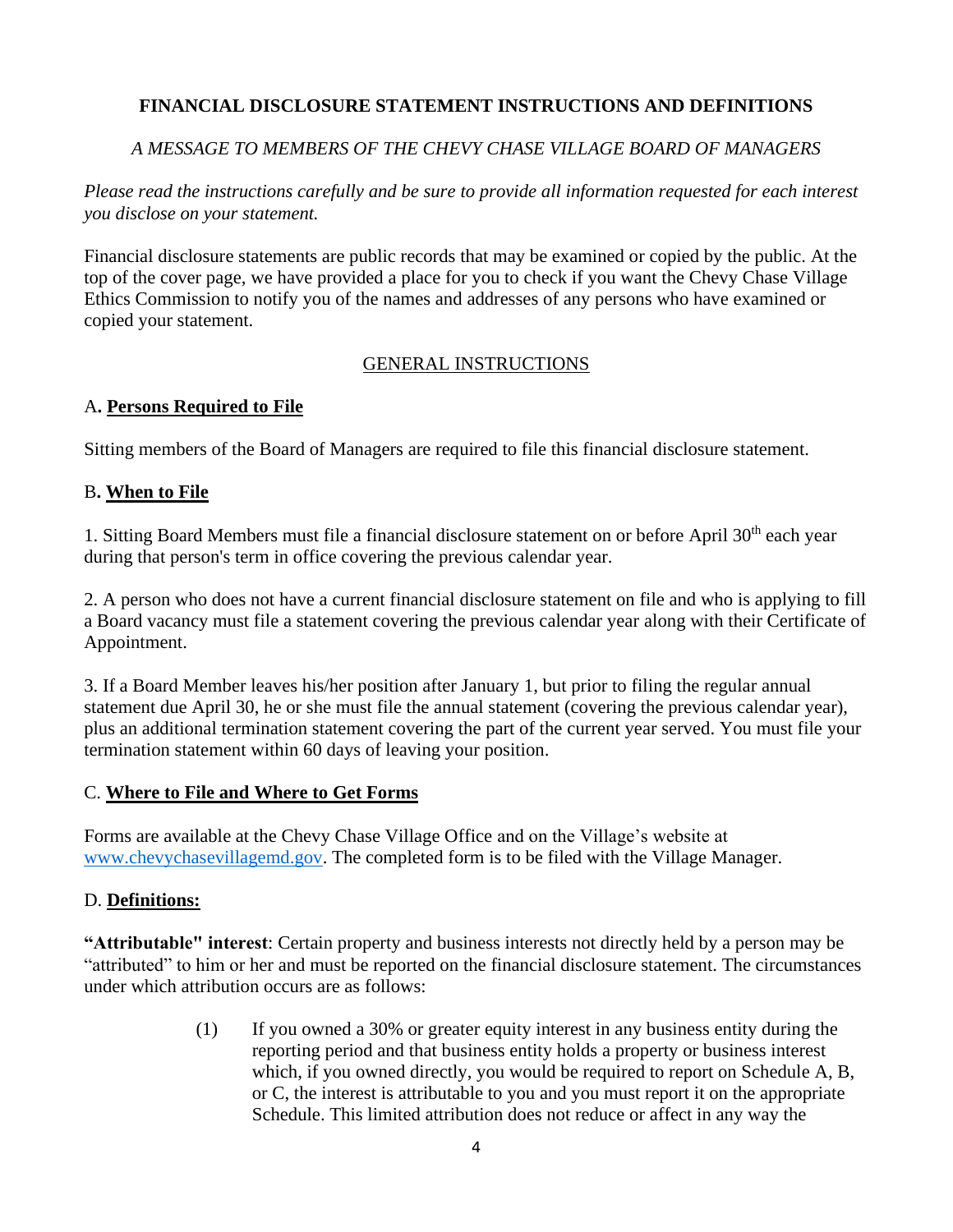requirement for disclosure on Schedule A of real property held by a partnership even if the filer holds less than a 30% interest in the partnership.

- (2) If your spouse or child holds a property or business interest which you would have to report on Schedule A, B, or C, if you owned it directly, and if you exercised direct or indirect legal control over that interest at any time during the reporting period, the interest is attributable to you and must be reported on the appropriate Schedule.
- (3) If at any time during the reporting period you (a) held a reversionary interest in a trust or estate or (b) were the beneficiary of a trust or estate or (c) were the settler of a revocable trust, then any interest held by the trust or estate which you would have to report on Schedule A, B, or C, if you owned it directly, it is attributable to you and must be reported on the appropriate Schedule. For purposes of this attribution provision, you are a beneficiary of a trust if you are a current income beneficiary, either receiving income or currently entitled to receive income, or if you have a current ownership or other interest in the corpus of the trust. Beneficiaries of an estate include immediate beneficiaries of an estate even if it is not settled. A trust, within the meaning of this section, does not include a common trust fund or a trust which forms part of a pension or profit-sharing plan that has more than 25 participants.

#### **"Business entity"**:

- (1) means a corporation, general or limited partnership, sole proprietorship, joint venture, unincorporated association or firm, institution, trust, foundation, or other organization, whether or not operated for profit.
- (2) does NOT include a federal, state or local governmental entity.
- (3) includes a mutual fund or managed fund, the disclosure of which requires only information as to the fund itself, and not partnerships, corporations or other business entities in which the fund has invested.

**"Commission"** means the Chevy Chase Village Ethics Commission.

**"Compensation**" means any money or thing of value, regardless of form, received or to be received by any individual from an employer for service rendered.

**"Dependent child"** means a son or daughter, more than half of whose total support during the reporting year was provided by you and/or your spouse.

**"Doing business with**" means:

- (1) having or negotiating a contract that involves the commitment, either in a single or combination of transactions, of five thousand dollars (\$5,000) or more of Village controlled funds; or
- (2) Being regulated by or otherwise subject to the authority of the Village.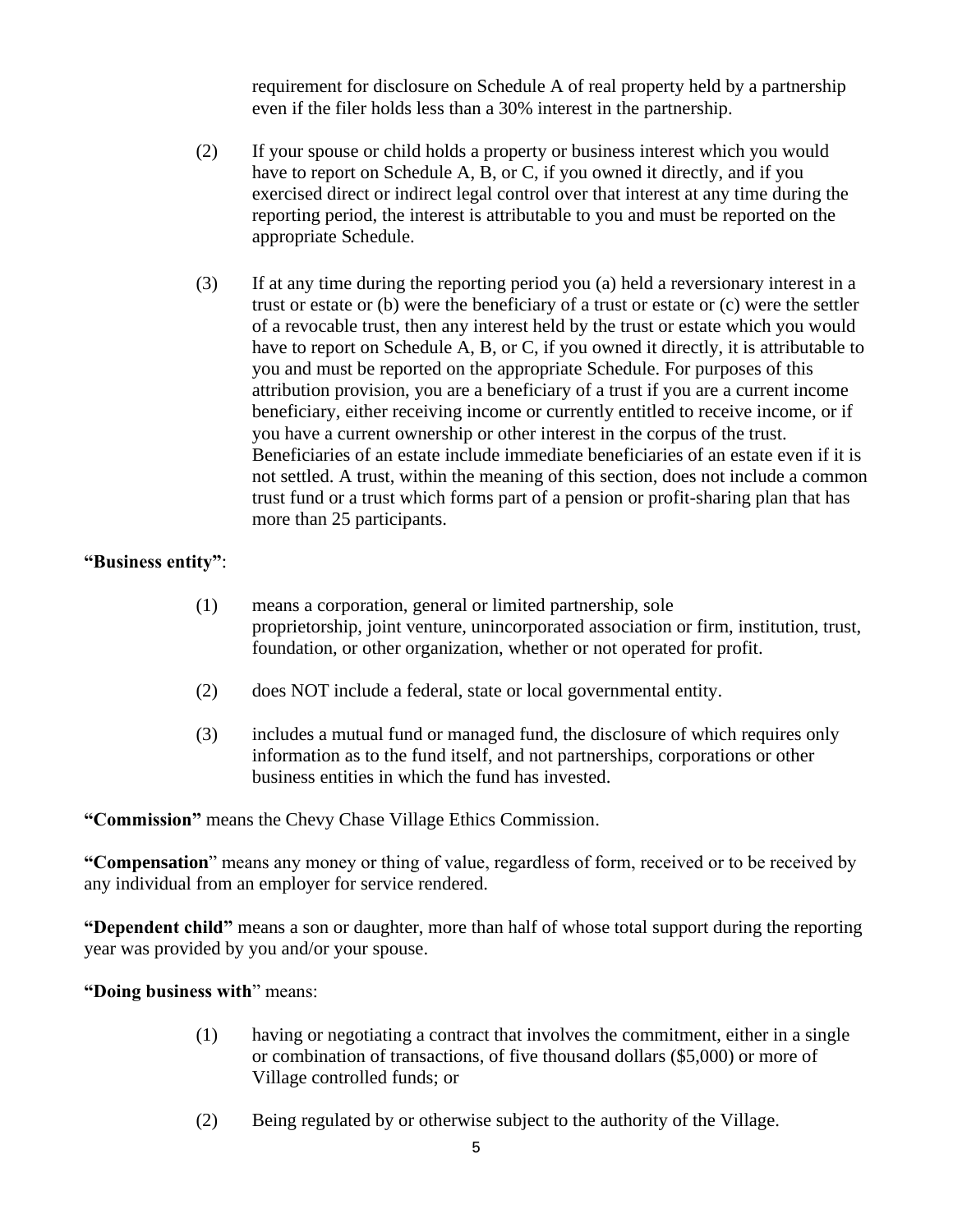"**Elected official"** means any individual who holds an elective office of the Village.

# **"Employee"**:

- (1) means an individual who is employed by the Village.
- (2) does NOT include a local elected official.

# **"Gift"**:

- (1) means the transfer of anything of economic value, regardless of the form, without adequate and lawful consideration.
- (2) does NOT include a political campaign contribution regulated under Election Law Article, Annotated Code of Maryland, or any other provision of State or local law regulating the conduct of elections or the receipt of political campaign contributions.

**"Immediate family"** means a spouse and dependent children.

# **"Interest"**:

- (1) means a legal or equitable economic interest, whether or not subject to an encumbrance or a condition, that is owned or held, in whole or in part, jointly or severally, directly or indirectly.
- (2) includes any "interest" held at any time during the reporting period.
- (3) "Interest" does NOT include:
	- (i) an interest held in the capacity of a personal agent, custodian, fiduciary, personal representative, or trustee, unless the holder has an equitable interest in the subject matter;
	- (ii) an interest in a time or demand deposit in a financial institution or government entity;
	- (iii) an interest in an insurance policy, endowment policy, or annuity contract under which an insurer promises to pay a fixed amount of money either in a lump sum or periodically for life or a specified period;
	- (iv) a common trust fund or a trust which forms part of a pension or profit sharing plan which has more than twenty-five (25) participants and which has been determined by the Internal Revenue Service to be a qualified trust under the Internal Revenue Code; or
	- (v) a college savings plan under the Internal Revenue Code.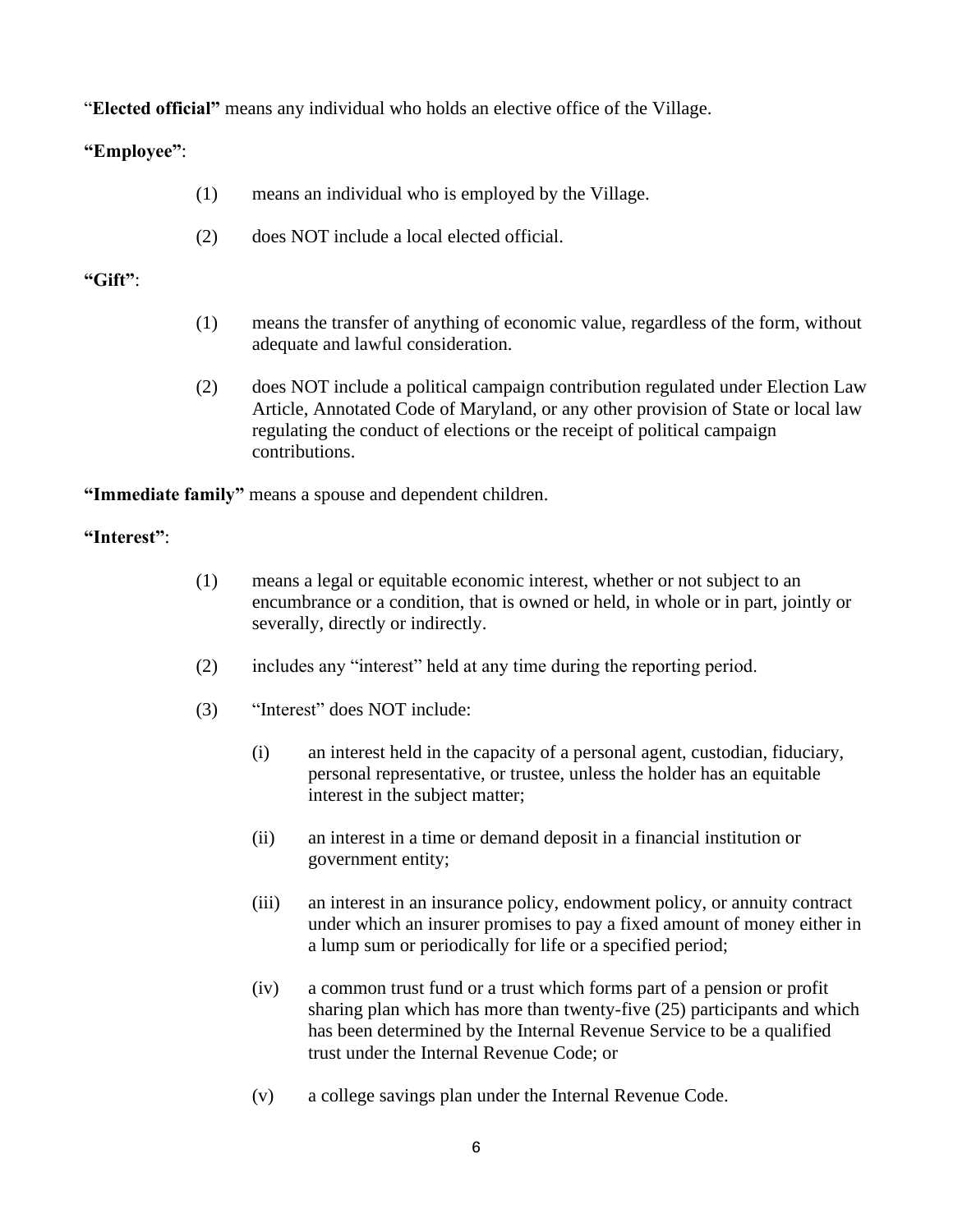(vi) a mutual fund or exchange-traded fund that is publicly traded on a national scale unless the mutual fund or exchange-traded fund is composed primarily of holdings of stocks and interests in a specific sector or area that is regulated by the Village.

"**Official"** means an elected official, an employee of the Village, or a person appointed to or employed by the Village or any Village agency, board, commission, or similar entity:

- (1) whether or not paid in whole or in part with Village funds; and
- (2) whether or not compensated.

"**Person**" includes an individual or business entity.

#### E. **Instructions for Completing Schedules:**

#### **SCHEDULE A. Real Property**

Real property held by the filer or by a partnership, limited liability partnership, or limited liability company in which the filer has an interest must be disclosed, if it is held at any time during the reporting period. You must report real property whether it is located in or outside of Maryland. Partnership property must be disclosed, without regard to the extent of the filer's interest in the partnership. You must also report any interest you have in leasehold property, for example, property in which you are tenant, including business offices and personal residences. You must report your personal residence if it is owned directly by you, attributable to you or rented by you.

Note also that all appropriate information (e.g., date, seller, etc.) must be reported for land you own whether or not you have constructed improvements on it.

Schedule A deals with real property interests only; do not report here your interests in business entities. If real property held by an entity is attributable to you, or is a partnership, limited liability partnership, or limited liability company property, list the real property on this Schedule. Report your interest in the entity on Schedule B, C, or H (whichever is appropriate) if it falls within the reporting requirements of those Schedules.

Please answer the Questions 1 through 11c as appropriate. The Village Ethics Ordinance requires for each property to be disclosed that you give the location, the type of property, the nature and extent of your interest, the identity of other persons holding an interest in the property, encumbrances, date and manner of acquisition, the identity of the person from whom you acquired the property, and the nature and amount of consideration. Additionally, if you transferred the property during the calendar year, the name of the person to whom you transferred the property, the portion of interest transferred and the amount of consideration received is required to be disclosed.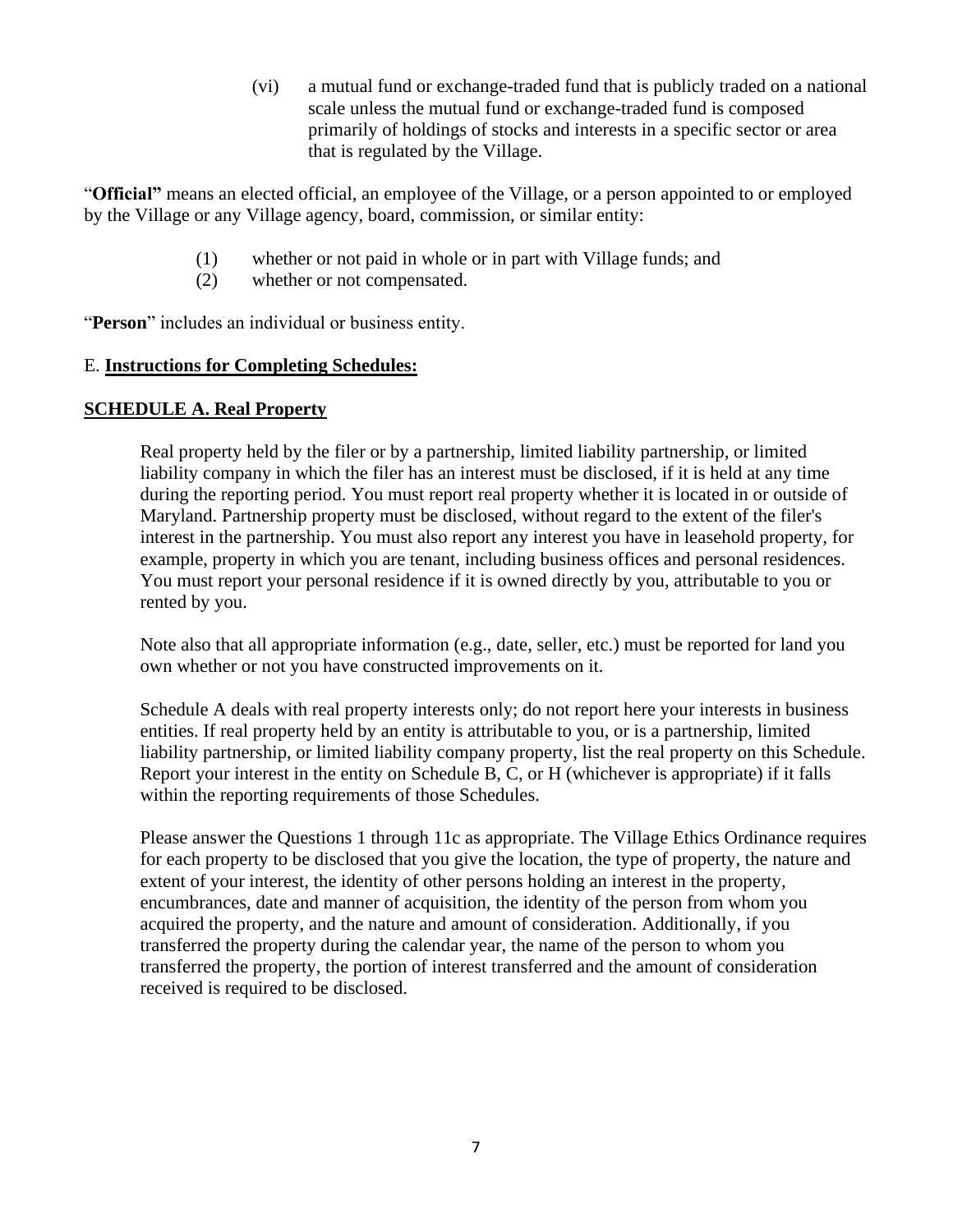#### **SCHEDULE B. Interests in Corporations, Partnerships and Other Business Entities**

Report all interests in any corporation, partnership, limited liability partnership or limited liability company, managed fund or mutual fund held by you during the reporting period, whether or not the entity does business with the Village. Examples of frequently disclosed items on this schedule are corporate stocks, corporate bonds, partnerships, and interests in mutual or managed funds (not the individual holdings of such funds). Filers are not required to disclose holdings in an Internal Revenue Service qualified trust or college savings plan, a mutual fund, or an exchange-traded fund, that is publicly traded on a national scale unless composed primarily of holdings of stocks and interests in a specific sector or area that is regulated by the Village. This would include the State of Maryland § 401(a), § 401(k) and § 457 (deferred compensation) plans. This would also include Maryland College Savings Plans, such as 529 investment accounts. Other possible qualified retirement accounts include 403(b) plans. The filer must determine whether the plan in which they participate meets the requirements for exemption from disclosure. (See definition of "interest" in paragraph D of Instructions and Definitions.)

Please answer the questions on Schedule B-1 as appropriate. The Public Ethics Ordinance requires for each interest to be disclosed that you give the name and address of the entity, the nature and extent of your interest, the amount of the interest in actual number of shares, range of shares (0-100, 101-250, 251-500, over 500) or estimated percentage ownership interest in the entity (less than 1%, 1-5%, 6-10% or over 10%), other interests held in the entity, and any encumbrances or conditions.

Additionally, for each interest that was acquired during the calendar year, indicate on a Schedule B-2 the date and manner of acquisition, the identity of the person from whom you acquired the interest, if known (if acquired in an open market transaction where the seller is unknown, state "unknown, open market trade"), and the number (or range) of shares or estimated percentage ownership interest acquired and the consideration. If the acquisition solely consists of an addition to an existing, public traded corporate interest acquired by dividend or dividend reinvestment and it is less than \$500, you need not provide any additional information.

Finally, for any interest sold or transferred during the calendar year, indicate on a Schedule B-2 the name of the person to whom you transferred the interest, if known (if an open market transaction where the buyer is unknown, state "unknown, open market trade") and the number (or range) of shares or estimated percentage ownership interest transferred, and the consideration.

#### **SCHEDULE C. Interests in Business Entities Doing Business with the Village**

Report all interests in any business entity that does business with the Village, **including sole proprietorships**. A list of business entities doing business with the Village is attached as Exhibit I.

Please answer the Questions 1 through 6C as appropriate. The Village Public Ethics Ordinance requires, for each interest in any business entity doing business with the Village, that you give the name and address of the entity, the nature and extent of your interest, the amount of the interest, other interests held in the entity, and any encumbrances or conditions.

Additionally, if the interest was acquired during the calendar year, the date and manner of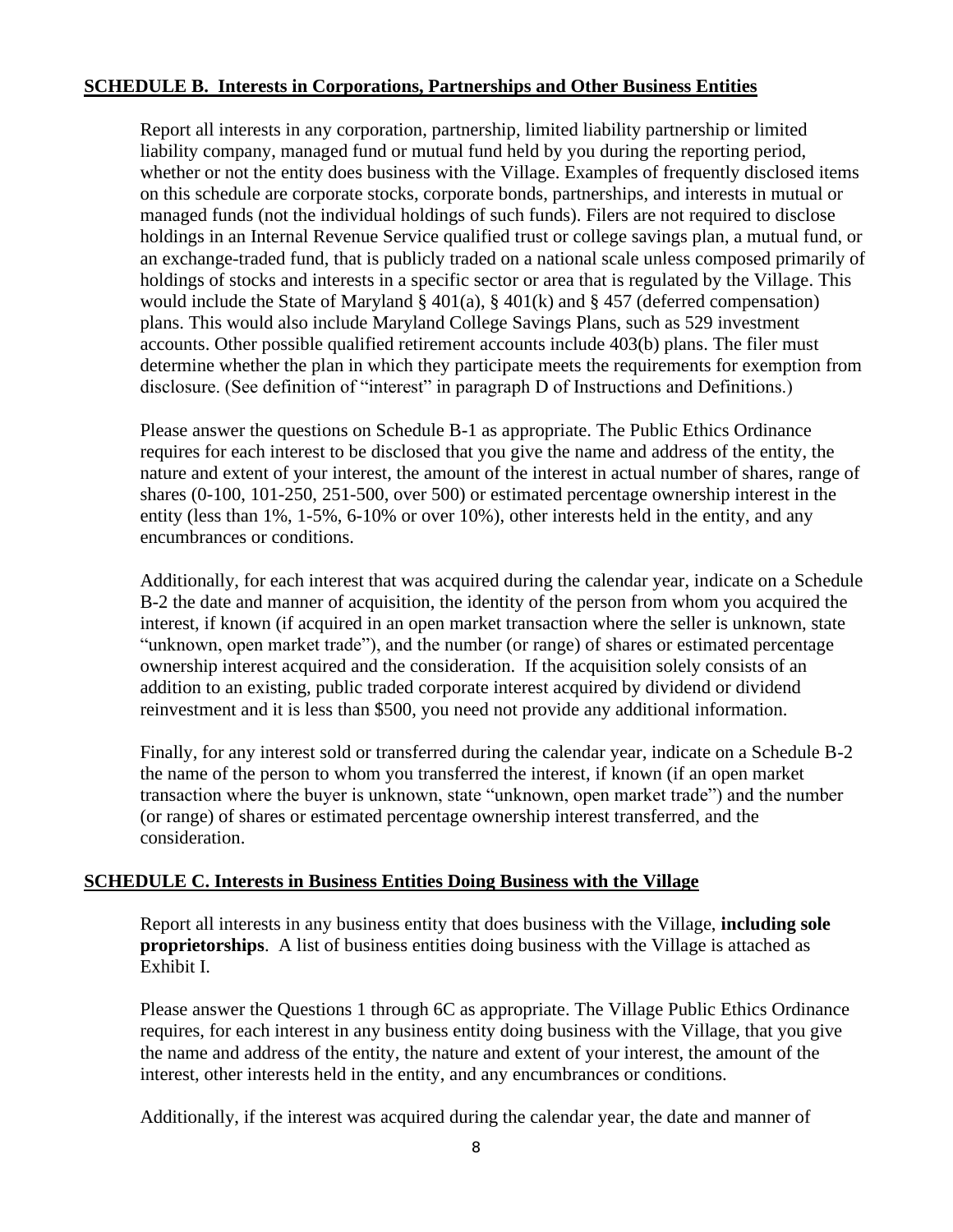acquisition, the identity of the person from whom you acquired the interest, if known, (if acquired in an open market transaction where the seller is unknown, state "unknown, open market trade") and the nature of the interest acquired will need to be disclosed. Also Indicate on a Schedule C, the number (or range) of shares or estimated percentage ownership interest acquired, and the consideration. If the acquisition solely consists of an addition to an existing, public traded corporate interest acquired by dividend or dividend reinvestment and it is less than \$500, you need not provide any additional information.

Finally, if you transferred an interest during the calendar year, the date and manner of transfer, the identity of the person to whom you transferred the interest, if known (if an open market transaction where the buyer is unknown, state "unknown, open market trade") and the nature of the interest transferred will need to be disclosed. For any interest sold or transferred during the calendar year, also indicate on Schedule C and the number (or range) of shares or estimated percentage ownership interest transferred, and the consideration.

#### **SCHEDULE D. Gifts**

You must report each gift in excess of \$20 in value, or a series of gifts from any one person totaling \$100 or more, received by you at any time during this reporting period or by any other person at your direction, from or on behalf of, directly or indirectly, any person who does business with the Village. Generally, gifts received by members of your immediate family will be considered as gifts received by you for reporting purposes. You should note if the gift was received by a spouse or dependent child. A list of business entities that do business with the Village is attached as Exhibit I.

#### **The following gifts need not be reported:**

- 1. Gifts received from your spouse, children and parents.
- 2. Political campaign contributions regulated in accordance with the provisions of the Election Law Article, Annotated Code of Maryland, or any other provision of State law regulating the conduct of elections or the receipt of political campaign contributions.

#### **SCHEDULE E. Offices, Directorships, Salaried Employment, and Similar Interests**

List on this schedule the name and address of the principal office of each business entity doing business with the Village in which, at any time during the reporting period, you or a member of your immediate family (spouse and dependent children) held an office, directorship, salaried employment, or similar interest. Also list other similar interests (such as being a partner) held by you or a member of your immediate family during the reporting period, and not otherwise disclosed on this Schedule, in any business entity doing business with the Village. For example, the presidency of a corporation or a partnership in a law firm should be reported, as should employment as an engineer in a consulting firm that is a partnership if the entity does business with the Village. For each office, directorship, and employment to be disclosed, answer Questions 1 through 6. A list of businesses entities that do business with the Village is attached as Exhibit I.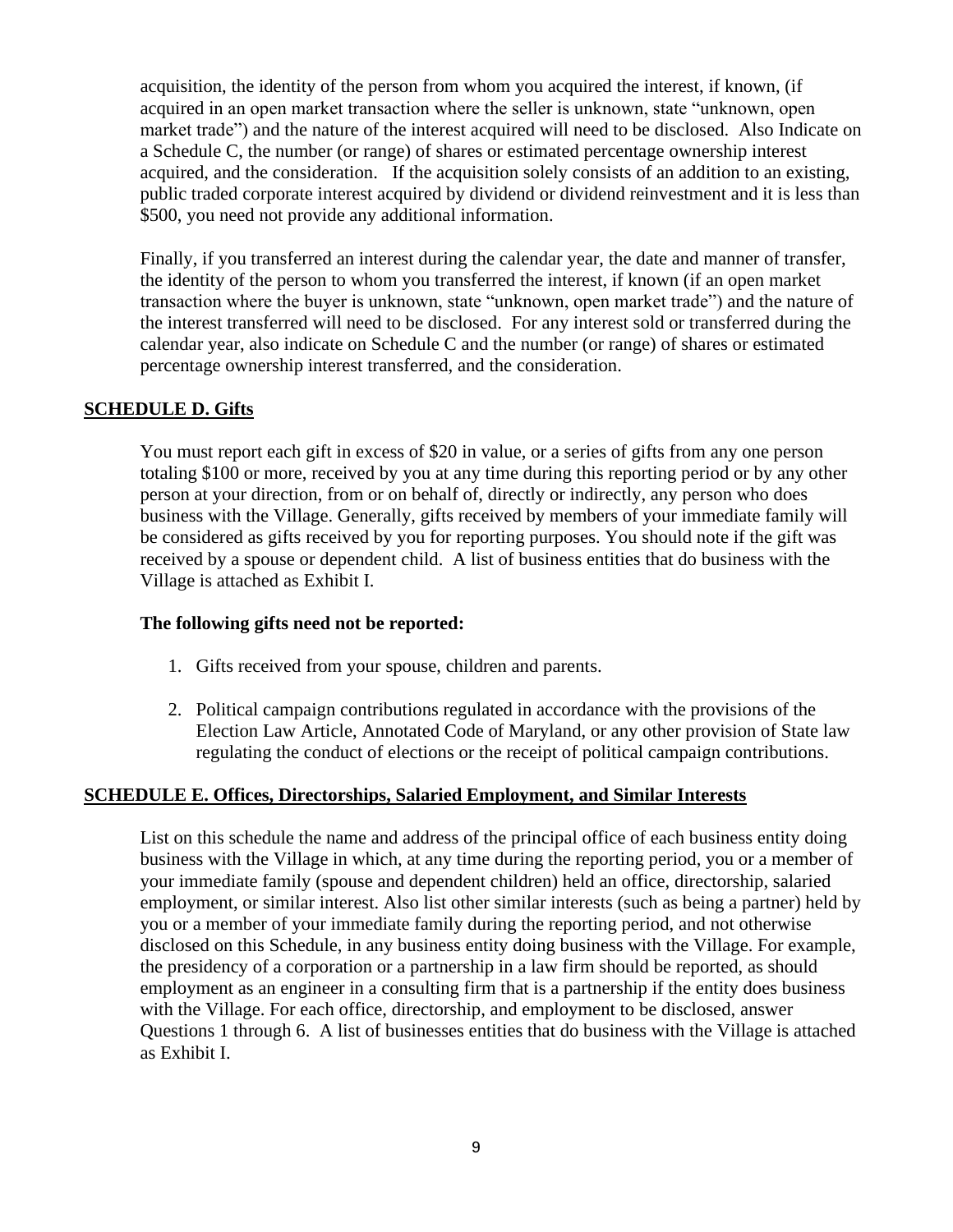#### **SCHEDULE F. Debts**

Report all debts you owed during the reporting period to any entity doing business with the Village. (A list of businesses entities that do business with the Village is attached as Exhibit I). Exclude retail credit accounts (which include store and bank charge accounts). You must, however, include installment loans, mortgages, car loans, or other time-fixed liabilities owed to an entity doing business with the Village.

Please answer Questions 1 through 7 for each debt to be disclosed. The Village Public Ethics Ordinance requires that you identify the person or entity to whom the debt is owed, the date the debt was incurred, the terms of payment of the debt, the amount of the debt owed as of the last day of the calendar year, the extent to which the principal amount of the debt increased or decreased during the calendar year, and a description of any security given for the debt. Additionally, if this transaction resulted in a debt being owed by your spouse or dependent child, you need to identify your spouse and/or child and describe the transaction.

#### **SCHEDULE G. Family Members Employed by the Villa***g***e**

Please answer Questions 1 through 3 as appropriate listing all members of your immediate family (spouse and dependent children) who were employed by the Village in any capacity at any time during the reporting period.

#### **SCHEDULE H. Employment and Business Ownership**

Please answer Questions 1 and 2 as appropriate listing: 1) the name and address of any places of employment for you, your spouse or a dependent child, and 2) business entities wholly or partially owned by you, your spouse or a dependent child, and from which income was earned during the reporting period whether or not the entity did business with the Village. For example, earned income includes salaried employment, individual consulting activities, private law or medical practices, and business activities involving income-producing real property. With regard to dependent children, you need report only earned income from employment or an interest in a business entity if that employment related to, or business entity did business with, the Village.

#### **SCHEDULE I (Optional**)

You may use this Schedule for any interest or transactions you have not been required to disclose on Schedule A through G but wish to disclose. This Schedule may also be used to further explain any prior entry.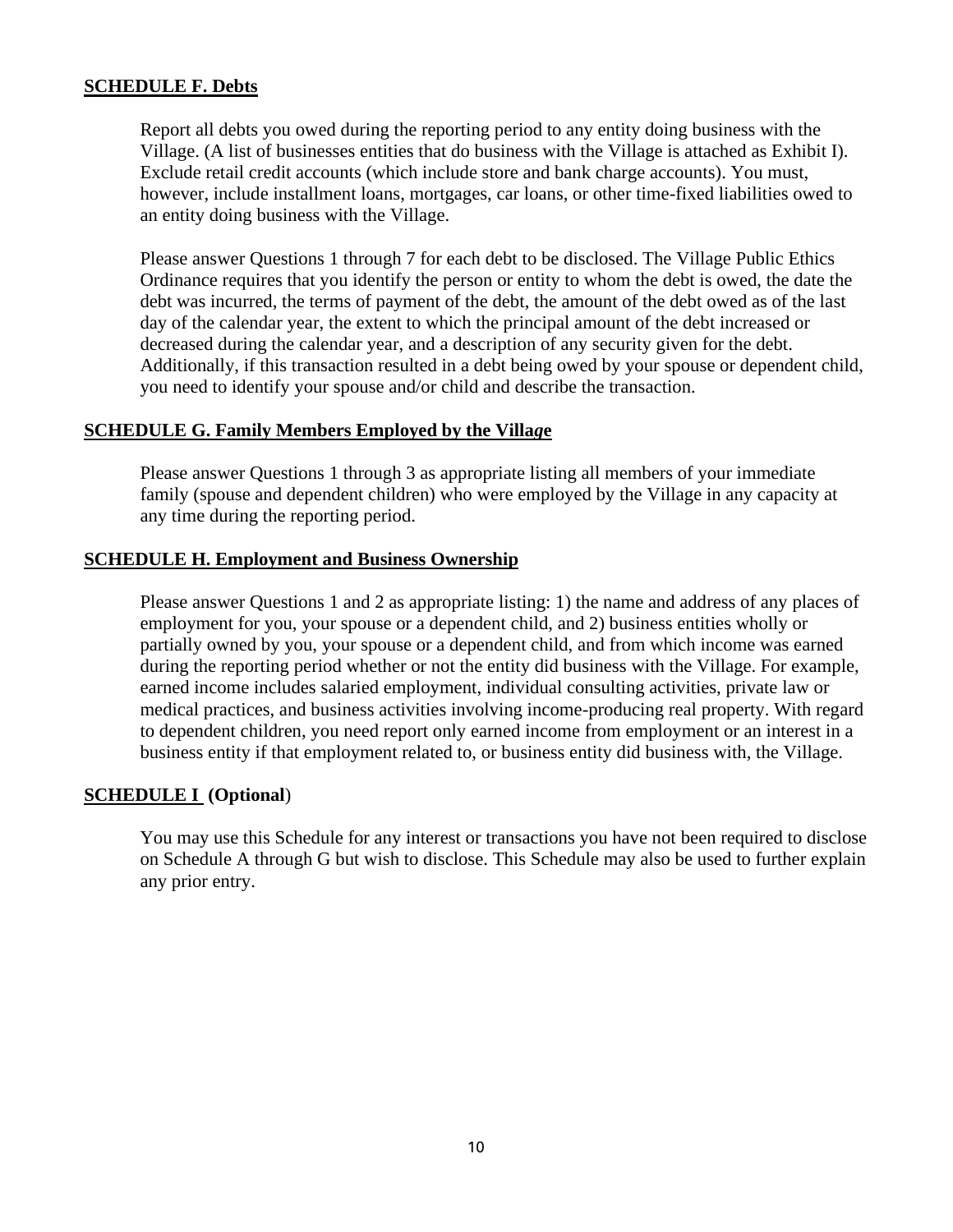# **SCHEDULE A – Real Property Interests**

Do you have any interest (**as an owner or a tenant**, including interests in time shares) in real property in Maryland or in any other state or country?

 $Yes$ \_\_\_ No (Go to Schedule B)

# **If Yes**; **(Answer each question below. A separate Schedule A will be required for each property you need to disclose.)**

1. What is the address or legal description of the property? (Give street address or you may enter the lot and block legal description instead, if you wish)

Street Address \_\_\_\_\_\_\_\_\_\_\_\_\_\_\_\_\_\_\_\_\_\_\_\_\_\_\_\_\_\_\_\_\_\_\_\_ City/State/Zip \_\_\_\_\_\_\_\_\_\_\_\_\_\_\_\_\_\_\_\_\_\_\_\_\_\_\_\_\_\_\_\_\_\_\_\_

2. What kind of property is it?

\_\_\_\_ Improved (indicate whether property is residential or commercial property): \_\_\_\_\_\_\_\_\_\_\_\_\_

\_\_\_\_ Unimproved (vacant lot):

3. Is the interest held directly by you or is it attributable to you? (See Paragraph D of the Financial Disclosure Statement Instructions and Definitions for definition of "Attributable.")

Direct Attributable

4. Are you the owner or tenant?

Owner\_\_\_\_\_\_\_\_\_\_\_\_\_ Tenant\_\_\_\_\_\_\_\_\_\_\_\_\_\_\_\_

5. Do you hold the interest solely or is it jointly held with another?

Solely Jointly Tenants by the Entirety

If held jointly, or by tenants by the entirety, the name(s) of the other joint  $\text{owner}(s):$ 

\_\_\_\_\_\_\_\_\_\_\_\_\_\_\_\_\_\_\_\_\_\_\_\_\_\_\_\_\_\_\_\_\_\_\_\_\_\_\_\_\_\_\_\_\_\_\_\_\_\_\_\_\_\_\_\_\_\_\_\_\_

6. Are there any legal conditions or encumbrances on the property? (Example: mortgages, liens, contracts, options, etc.)

\_\_\_ Yes \_\_\_ No

**If yes**, what is/are the name(s) of the lender(s), creditor(s), lien holder(s), etc?\_\_\_\_\_\_\_\_\_\_\_\_\_\_\_\_\_\_\_\_\_\_\_\_\_\_\_\_\_\_\_\_\_\_\_\_\_\_\_\_\_\_\_\_\_\_\_\_\_\_\_\_\_

7. What date was the property acquired?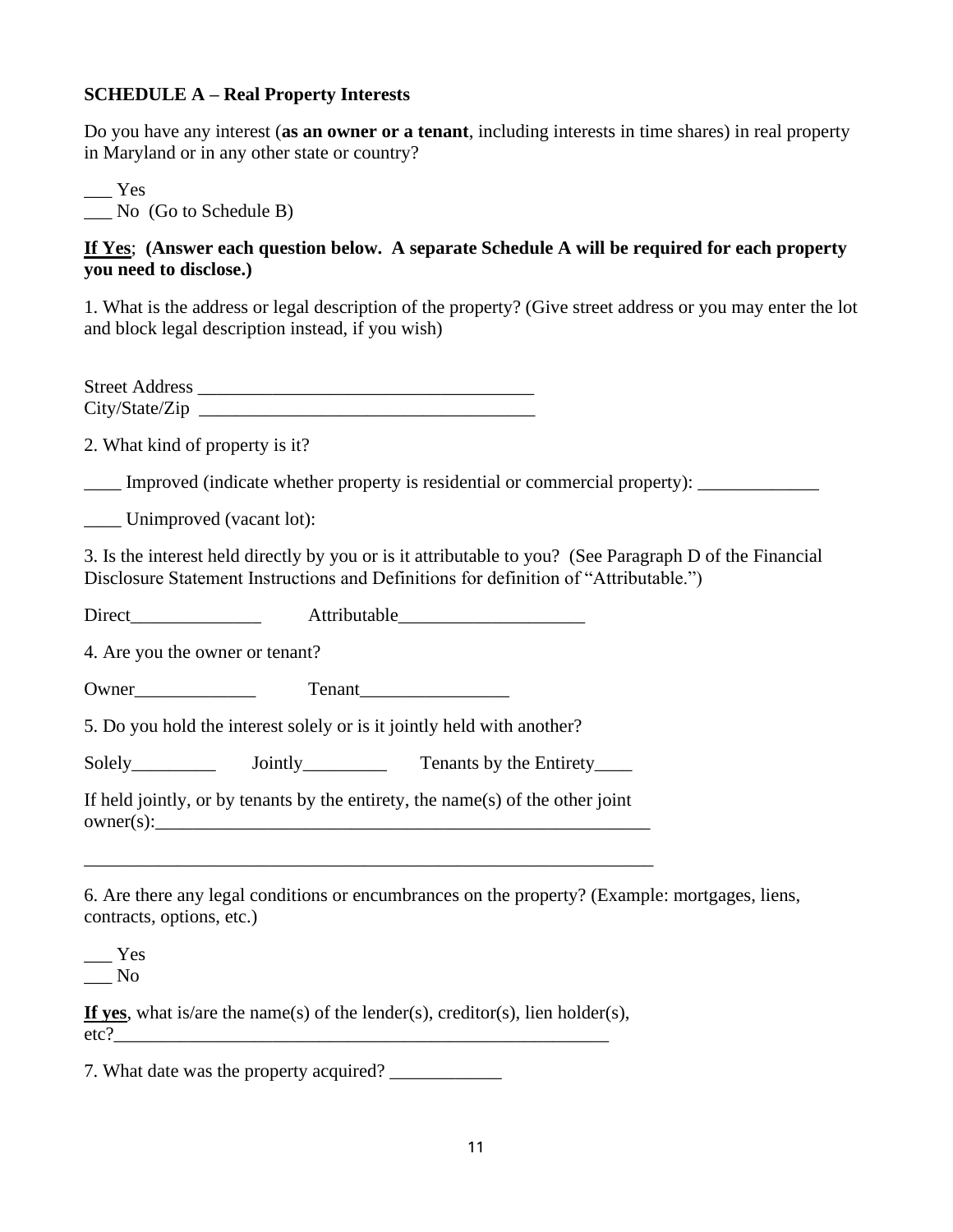8. How was the property acquired? (Example: purchase, gift, inheritance, etc.)

\_\_\_\_\_\_\_\_\_\_\_\_\_\_\_\_\_\_\_\_\_\_\_\_\_\_\_\_\_\_\_\_\_\_\_\_\_\_\_\_\_\_\_\_\_\_\_\_\_\_\_\_\_\_\_\_\_\_\_\_

9. From whom was the property acquired? (Name of individual or entity from whom you purchased or inherited the property or who gifted the property to you.)

10. What consideration was given when the property was acquired? (Dollar amount paid or, if you received the property as a gift or inherited it, the estimated fair market value at the time you acquired your interest in the property) \_\_\_\_\_\_\_\_\_\_\_\_\_\_\_\_\_\_\_\_\_\_\_\_\_\_\_\_\_

11. Have you transferred any interest in this property during the reporting period?

 $\rule{1em}{0.15mm}$  Yes  $\_\_$  No

**If Yes**;

11.A. What percentage of interest did you transfer: \_\_\_\_\_%

\_\_\_\_\_\_\_\_\_\_\_\_\_\_\_\_\_\_\_\_\_\_\_\_\_\_\_\_\_\_\_\_\_\_\_\_\_\_\_\_\_\_\_\_\_\_\_\_\_

11.B. What consideration did you receive for the interest:

11.C. To whom did you transfer the interest: \_\_\_\_\_\_\_\_\_\_\_\_\_\_\_\_\_

**If you have any additional interests in real property in Maryland, any other state, or any other country, please use additional sheet(s), if necessary, and respond to each above question for each such entry.**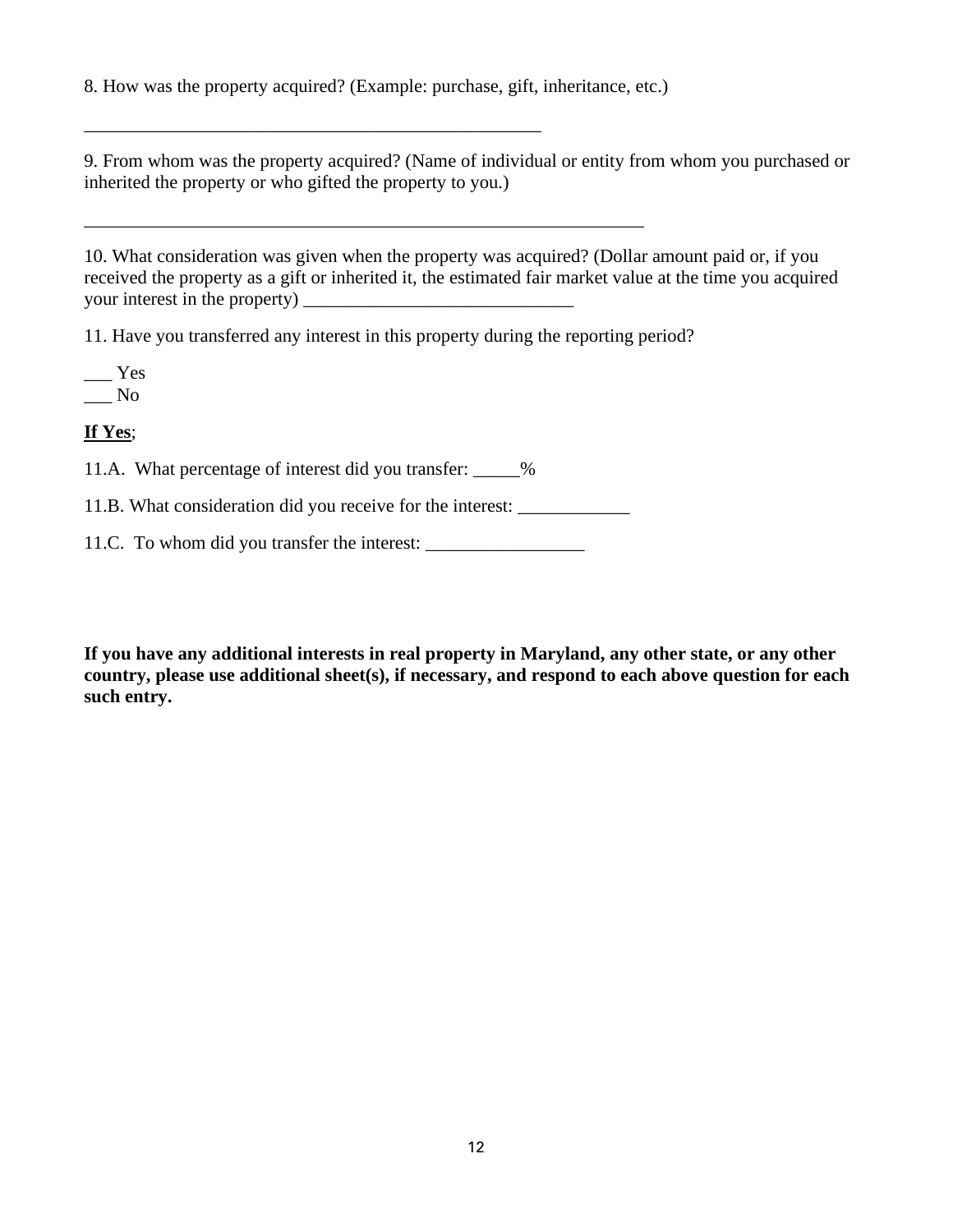#### **SCHEDULE B – Interests in Corporations, Partnerships and Other Business Entities**

Did you have any interest in any corporations, partnerships, limited liability partnerships (LLP), limited liability companies (LLC), managed funds or mutual funds during the reporting period whether or not the entity did business with the Village?

 $\overline{\phantom{a}}$  Yes \_\_\_ No (Go to Schedule C)

**If Yes; For every entity in which you had an interest at the end of the reporting year (i.e., December 31, 2021), a separate Schedule B-1 will be required, and a separate Schedule B-2 will be required for each transaction in which you acquired, sold, or transferred any interest in that entity during the year. Alternatively, the disclosures may be made in the form of an end-of-year brokerage statement, spreadsheet chart, or other descriptive format, provided that such chart or statement contains the requested information and is accepted by the Village Ethics Commission.**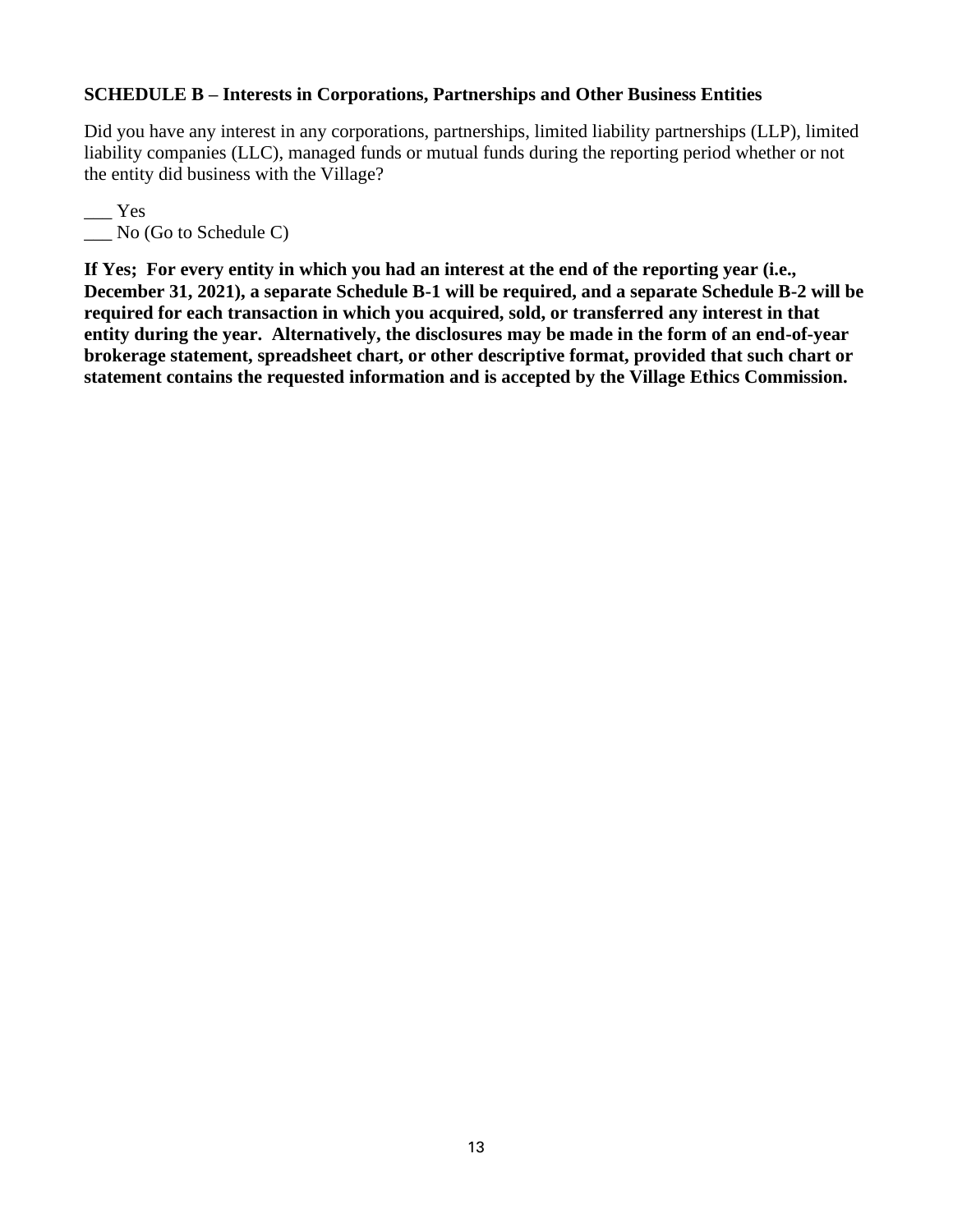#### **SCHEDULE B-1 – Year-end Holdings in Corporations, Partnerships, and Other Business Entities**

| 1. What is the name of the entity? Include the complete name of the entity, do not identify solely by |  |  |  |  |
|-------------------------------------------------------------------------------------------------------|--|--|--|--|
| trading symbol:                                                                                       |  |  |  |  |

2. Does the stock of the corporation trade on a stock exchange?

 $Yes$   $\_\_$  No

If "no," the legal address (city and state, or city and country if foreign) of the entity, if known.

3. Is the interest held directly by you or is it attributable to you? (See Paragraph D of the Financial Disclosure Statement Instructions and Definitions for definition of "Attributable.")

Directly:\_\_\_\_\_\_\_\_\_\_ Attributable:\_\_\_\_\_\_\_\_\_\_\_\_\_\_\_

\_\_\_\_\_\_\_\_\_\_\_\_\_\_\_\_\_\_\_\_\_\_\_\_\_\_\_\_\_\_\_\_\_\_\_\_\_\_\_\_\_\_\_\_\_

4. Do you hold the interest in your name alone, or is it held jointly?

In your name alone: Jointly:

If jointly, the percentage of your interest:  $\frac{1}{2}$ 

5. What is the nature of your interest (e.g., stock, notes, corporate bonds, puts, calls, straddles, purchase options, etc.) and, if a shareholder, the number or range of shares or estimated percentage ownership interest? The number of shares may be disclosed in ranges (0-100, 101-250, 251-500, over 500). If in a non-publicly traded entity or LLP or LLC, you may report the range of your estimated ownership percentage (less than 1%, 1-5%, 6-10%, or over 10%).

Nature of Interest:

Number (or range) of Shares: \_\_\_\_\_\_\_\_, or estimated percentage ownership interest: \_\_\_\_\_\_\_\_%

6. Are there any legal conditions or encumbrances that apply to your interest in the entity? (Example: mortgages, liens, contracts, options, etc.)

\_\_\_ No

\_\_\_ Yes; **If yes**, name of entity holding the encumbrance: \_\_\_\_\_\_\_\_\_\_\_\_\_\_\_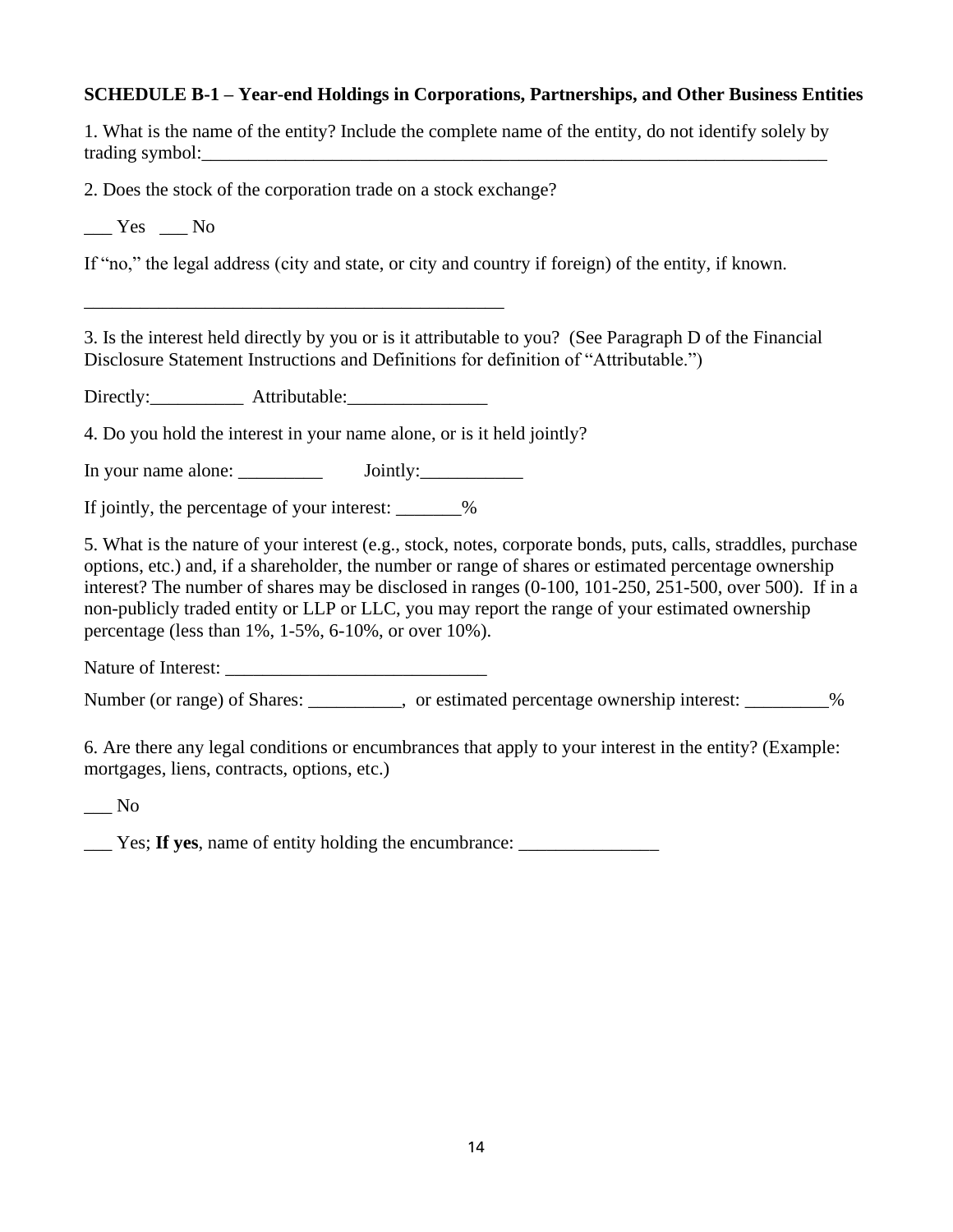# **SCHEDULE B-2 – Acquisition, Sale, or Transfer of Interest in Business Entity**

In the following questions, the number of shares may be disclosed in ranges (0-100, 101-250, 251-500, over 500). For a non-publicly traded entity or LLP or LLC, you may report the range of your estimated ownership percentage (less than 1%, 1-5%, 6-10%, or over 10%).

#### **If you are reporting an acquisition of interest:**

Complete Name of the Business Entity:

\_\_\_\_\_\_\_\_\_\_\_\_\_\_\_\_\_\_\_\_\_\_\_\_\_\_\_\_\_\_

1. In what month was the interest acquired?

2. How was the interest in the entity acquired? (Example: purchase, gift, will, etc.):

3. From whom did you acquire the interest in the entity? (If the interest was purchased by you or on your behalf in in an open market transaction, as in the case of publicly traded securities, state "unknown, market transaction"):

4. Number (or range) of shares acquired: \_\_\_\_\_\_\_\_\_\_\_\_, or

Estimated ownership percentage acquired:  $\%$ 

5. If the interest acquired was shares in an entity that is publicly traded, was the acquisition at the market price? (Yes/No). If your answer is "no" or if the shares acquired were not publicly traded, state the price per share acquired.\_\_\_\_\_\_\_\_\_\_\_\_. If the ownership interest acquired was other than shares, state the consideration paid.\_\_\_\_\_\_\_\_\_\_\_\_.

#### **If you are reporting a sale or transfer of interest:**

Complete Name of the Business Entity:

\_\_\_\_\_\_\_\_\_\_\_\_\_\_\_\_\_\_\_\_\_\_\_\_\_\_\_\_\_\_\_\_\_\_\_

6. In what month was the interest transferred?:

7. How was the interest in the entity transferred (Example: sale, gift, etc.):

8. To whom did you transfer your interest in the entity? (If it was sold by you or on your behalf in an open market transaction as in the case of publicly traded securities, state: "unknown, market transaction".) \_\_\_\_\_\_\_\_\_\_\_\_\_\_\_\_\_\_\_\_\_\_\_\_\_\_\_\_\_\_\_\_\_\_\_\_\_\_\_

9. Number (or range) of shares transferred: \_\_\_\_\_\_\_\_\_\_\_\_, or

Estimated ownership percentage transferred: \_\_\_\_\_\_\_\_\_\_\_ %

10. If the interest transferred was shares in an entity that is publicly traded, was the transfer at the market price?\_\_\_\_\_(Yes/No). If your answer is "no" or if the shares transferred were not publicly traded, state the price per share transferred. \_\_\_\_\_\_\_\_\_\_\_\_\_. If the ownership interest transferred was other than shares, state the consideration received.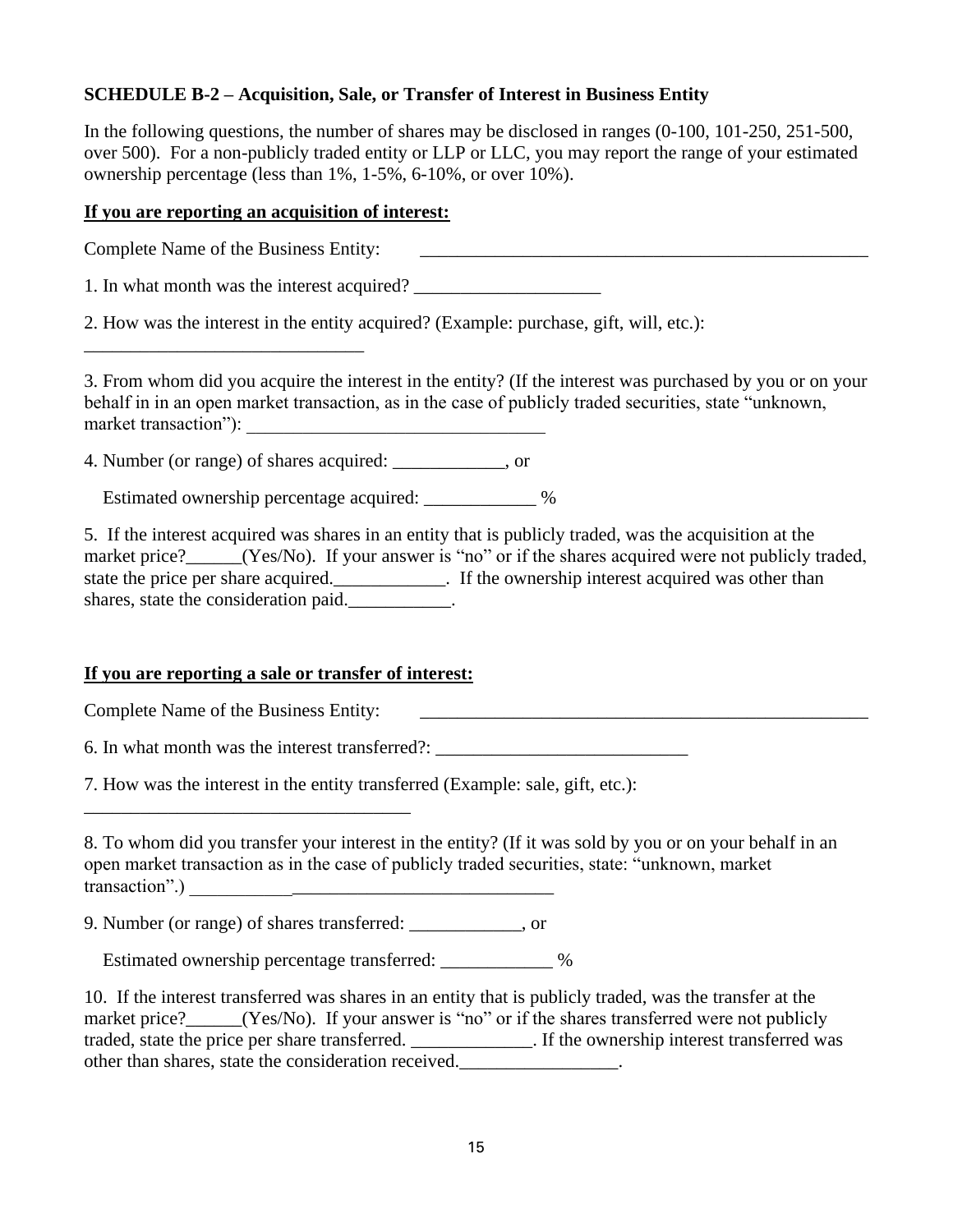# **SCHEDULE C – Interests in Business Entities Doing Business with the Village**

Do you have an interest in any business entity (including a non-corporate business entity (such as partnership or a sole proprietorship)) that did business with the Village during the reporting period? (See Exhibit I Attached which lists entities doing business with the Village)

\_\_\_ Yes No (Go to Schedule D)

**If Yes; (Answer each question below. A separate Schedule C will be required for each business entity to be disclosed. If the business entity is previously listed on Schedule B, list the name of the entity only and, after the name, state "See Schedule B".)**

1. Name and Address, if known, of the Principal office of the business entity?

Name: \_\_\_\_\_\_\_\_\_\_\_\_\_\_\_\_\_\_\_\_\_\_\_\_\_\_\_\_\_\_\_\_\_\_\_

Address: \_\_\_\_\_\_\_\_\_\_\_\_\_\_\_\_\_\_\_\_\_\_\_\_\_\_\_\_\_\_\_\_\_

City/State/Zip: \_\_\_\_\_\_\_\_\_\_\_\_\_\_\_\_\_\_\_\_\_\_\_\_\_\_\_\_

2. Is the interest held directly by you or is it attributable to you? (See Paragraph D of the Financial Disclosure Statement Instructions and Definitions for definition of "Attributable.")

Direct: \_\_\_\_\_\_\_\_\_\_\_\_\_\_ Attributable:

3. Do you hold the interest solely or is it jointly held with another?

Solely: Jointly:

3.A. If jointly, the percentage of your joint interest: \_\_\_\_\_\_\_\_\_\_\_\_\_\_\_%

3.B. Number (or range) of shares in the entity (see Schedule B-1, Question 5):

Estimated percentage of ownership: \_\_\_\_\_\_\_\_\_\_\_\_ %

4. Are there any legal conditions or encumbrances that apply to your interest in the entity? (Example: mortgages, liens, contracts, options, etc.)

\_\_\_ Yes, If yes give name of creditor: \_\_\_\_\_\_\_\_\_\_\_\_\_\_\_\_\_\_\_\_\_\_ \_\_\_ No

5. Was any interest acquired during the reporting year?

\_\_\_\_\_\_\_\_\_\_\_\_\_\_\_\_\_\_\_\_\_\_\_\_\_\_\_\_\_\_

\_\_\_ Yes \_\_\_ No

# **If Yes;**

5A. In what month was the interest acquired?

5B. How was the interest in the entity acquired? (Example: purchase, gift, will, etc.):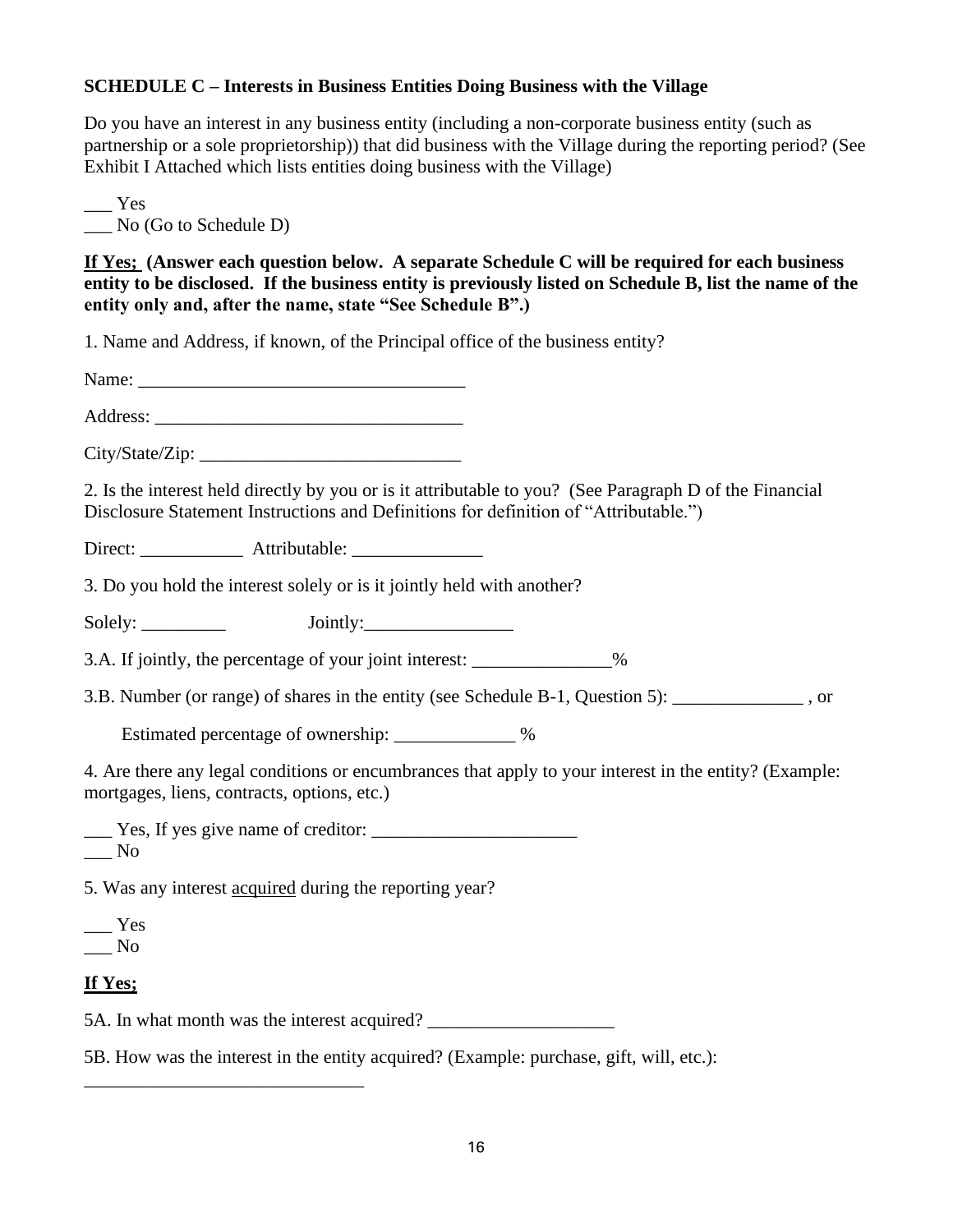5C. From whom did you acquire the interest in the entity? (If it was purchased by you or on your behalf in an open market transaction as in the case of publicly traded securities, state "unknown, market transaction"):

5D. Number (or range) of shares in the entity acquired (see instructions at Schedule B-1, Question 5): \_\_\_\_\_, or

Estimated ownership percentage acquired: \_\_\_\_\_\_\_\_\_\_\_\_ %

5E. If the interest acquired was shares in an entity that is publicly traded, was the acquisition at the market price? (Yes/No). If your answer is "no" or if the shares acquired were not publicly traded, state the price per share acquired.\_\_\_\_\_\_\_\_\_\_\_\_. If the ownership interest acquired was other than shares, state the consideration paid.

6. Have you transferred any interest in this entity during the reporting period?

\_\_\_ Yes  $\_\_$  No

# **If Yes;**

6A. In what month was the interest transferred?:

6B. How was the interest in the entity transferred? (Example: sale, gift, etc.) \_\_\_\_\_\_\_\_\_\_\_\_\_\_\_\_\_\_

6C. To whom did you transfer your interest in the entity? (If it was sold by you on your behalf in an open market transaction as in the case of publicly traded securities, state: "unknown, market transaction".) \_\_\_\_\_\_\_\_\_\_\_\_\_\_\_\_\_\_\_\_\_\_\_\_\_\_\_\_\_\_\_\_\_\_\_

6D. Number (or range) of shares transferred (see instructions at Schedule B-1, Question 5): \_\_\_\_\_\_\_\_\_\_\_\_\_\_\_\_, or

Estimated ownership percentage transferred:  $\%$ 

6E. If the interest transferred was shares in an entity that is publicly traded, was the transfer at the market price?\_\_\_\_\_\_(Yes/No). If your answer is "no" or if the shares transferred were not publicly traded, state the price per share transferred. \_\_\_\_\_\_\_\_\_\_\_\_\_. If the ownership interest transferred was other than shares, state the consideration received.\_\_\_\_\_\_\_\_\_\_\_\_\_\_\_\_\_\_.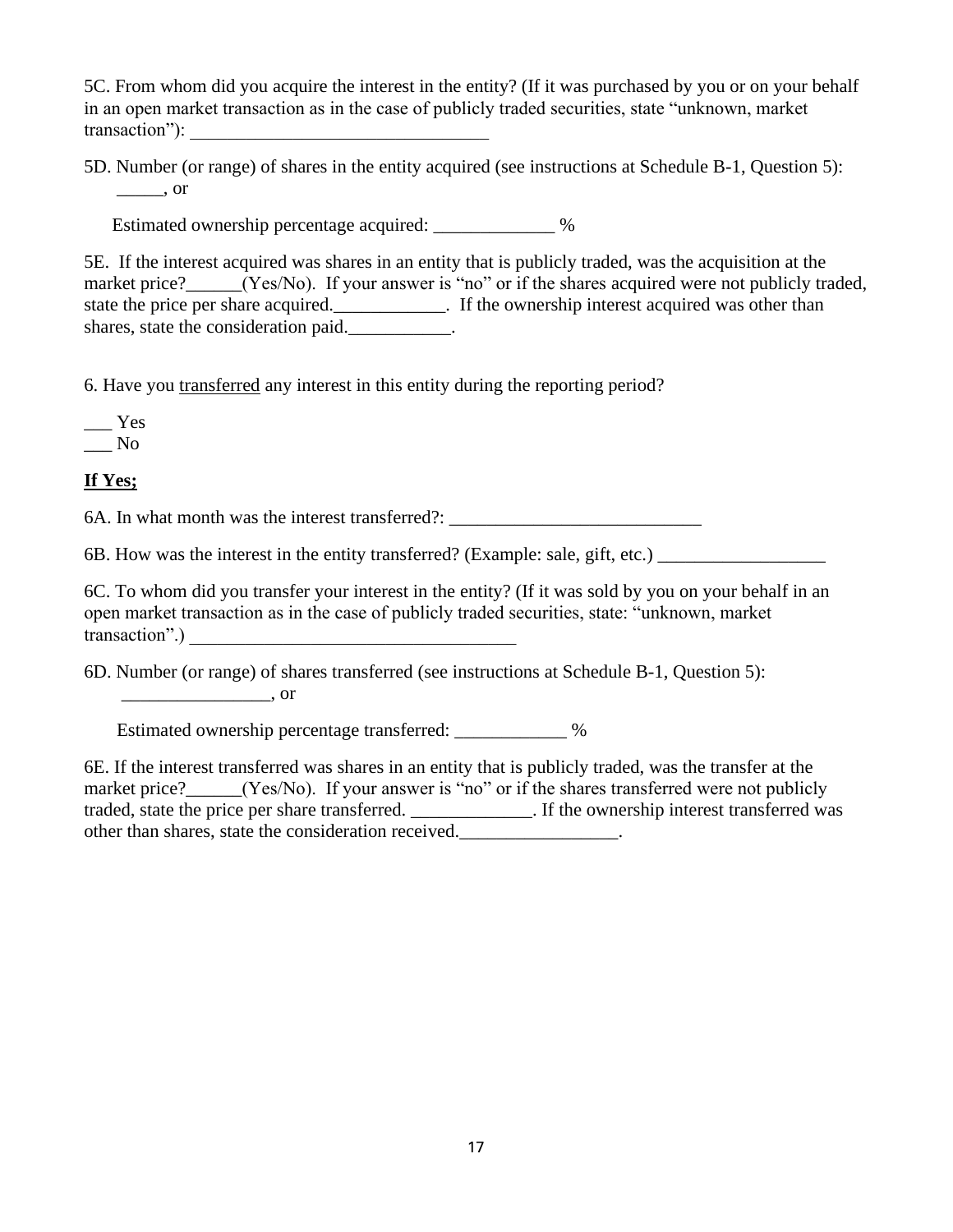#### **SCHEDULE D – Gifts**

During the reporting period, did you receive any gift(s), directly or indirectly, in excess of a value of \$20 or a series of gifts from the same donor with a cumulative value of \$100 or more from a person or entity who: 1) did business with the Village; 2) engaged in an activity that was regulated or controlled by the Village; or 3) was a regulated lobbyist? (A list of entities that do business with the Village is attached as Exhibit I). Gifts received from a member of the official's or employee's immediate family, another child, or a parent of the individual, do not need to be disclosed.

 $\_\_\$ \_\_\_ No (Go to Schedule E)

# **If Yes**; **(Answer each question below. A separate Schedule D will be required for each gift.)**

1. Who gave you the gift?

2. What was the nature of the gift? (Example: restaurant meal, theater tickets, book, etc.)

3. What was the value of the gift?

\_\_\_\_\_\_\_\_\_\_\_\_\_\_\_\_\_\_\_\_\_\_\_\_\_\_\_\_

\_\_\_\_\_\_\_\_\_\_\_\_\_\_\_\_\_\_\_\_\_\_\_\_\_\_\_\_\_\_\_\_\_\_\_\_\_\_\_\_\_\_\_

\_\_\_\_\_\_\_\_\_\_\_\_\_\_\_\_\_\_\_\_\_\_\_\_\_\_\_\_\_\_\_\_\_\_\_\_\_\_\_\_\_\_\_

**\_\_\_\_\_\_\_\_\_\_\_\_\_\_\_\_\_\_\_\_\_\_\_\_\_\_\_\_\_\_\_\_\_\_\_\_\_\_\_\_\_\_\_\_\_\_\_**

4. If the gift was given to someone else at your direction, list the identity of the recipient of the gift.

**Please use additional sheet(s), if necessary, for any additional entries.**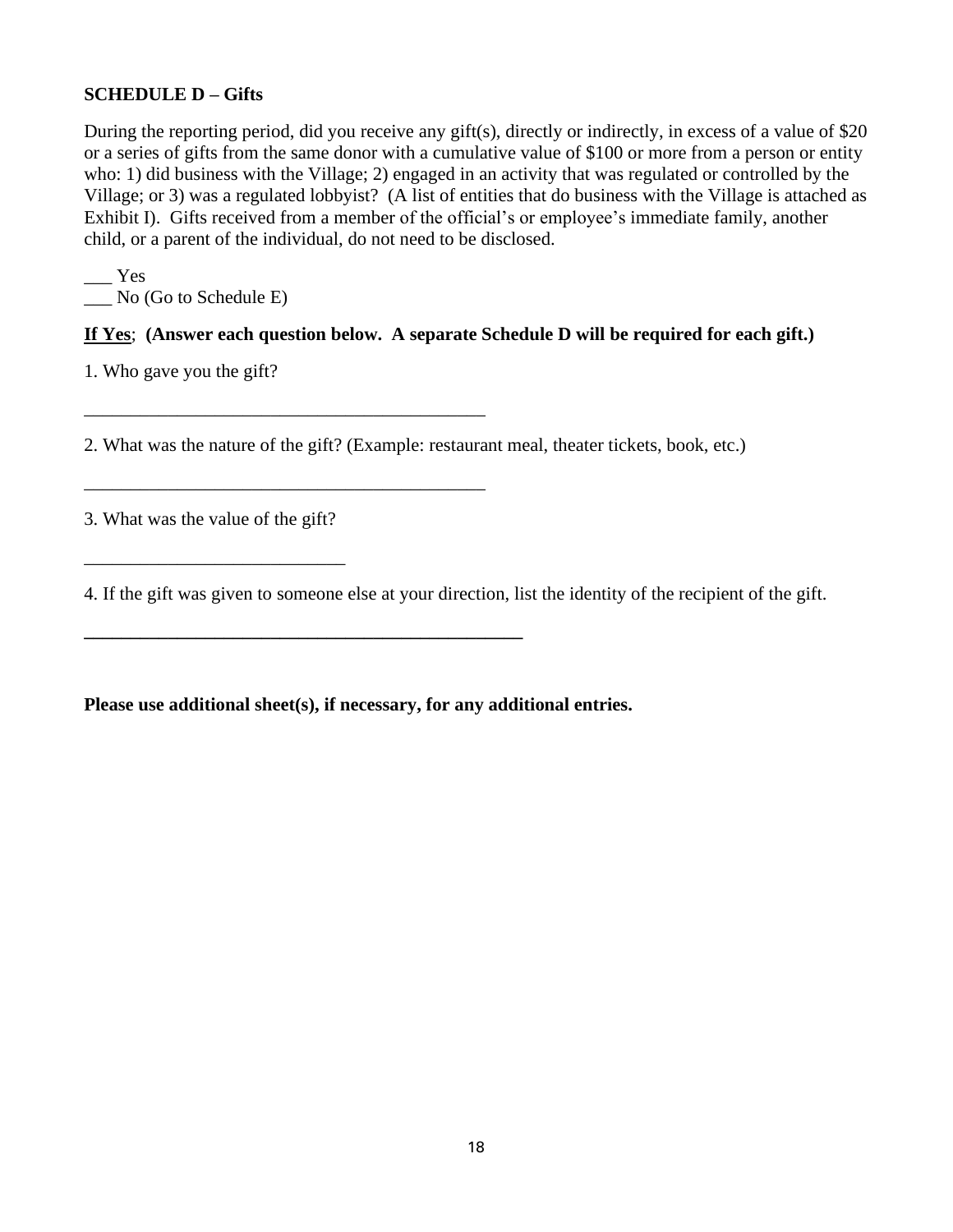# **SCHEDULE E – Officers, Directorships, Salaried Employment and Similar Interests**

During the reporting period, did you or any member of your immediate family (spouse, domestic partner or dependent child) have any salaried employment or hold any office or directorship with an entity that did business with the Village? (A list of entities that do business with the Village is attached as Exhibit I).

 $\_\_$  Yes \_\_\_ No (Go to Schedule F)

# **If Yes**; **(Answer each question below. A separate Schedule E will be required for each disclosure.)**

| 1. What is the name and address of the business entity?              |                                                                                                         |
|----------------------------------------------------------------------|---------------------------------------------------------------------------------------------------------|
|                                                                      |                                                                                                         |
|                                                                      |                                                                                                         |
| City/State/Zip:                                                      |                                                                                                         |
| dependent child)                                                     | 2. Who was the individual who held the position or interest listed above? (Example: yourself, spouse,   |
|                                                                      | Spouse: Dependent child:                                                                                |
|                                                                      |                                                                                                         |
|                                                                      | 3. What is the title of the office you, your spouse or dependent child held? (Example: limited partner, |
| 4. What year did the position begin?                                 |                                                                                                         |
| 5. With what Village department did the business entity do business? |                                                                                                         |
| lobbying law, or involved with sales and contracts with the Village) | 6. What was the nature of the business? (Example: regulated by the Village, registered under the        |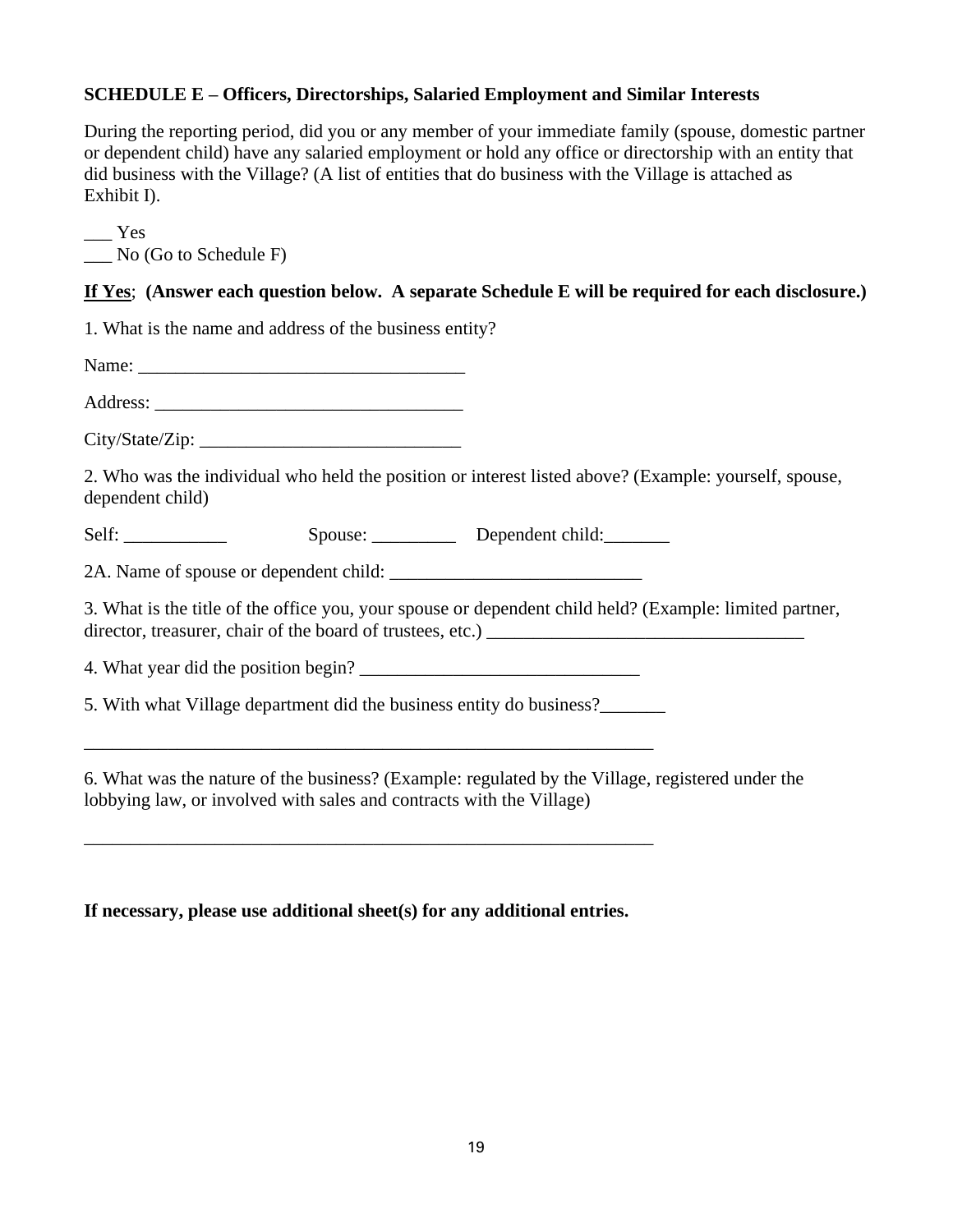#### **SCHEDULE F – Debts You Owe**

During the reporting period, did you owe a debt (excluding a retail credit account) to a financial entity that did business with the Village? **[NOTE: If, on Schedule A, B or C you listed a financial entity that did business with the Village as the holder of your mortgage or other encumbrance, you must complete Schedule F with regard to that indebtedness.]** (A list of entities that do business with the Village is attached as Exhibit I).

\_\_\_ Yes \_\_\_ No (Go to Schedule G)

# **If Yes**; **(Answer each question below. A separate Schedule F will be required for each debt to be disclosed.)**

1. To whom did you owe the debt? (Do not include consumer credit debts)

2. When was the debt incurred?

\_\_\_\_\_\_\_\_\_\_\_\_\_\_\_\_\_\_\_\_\_\_\_\_\_\_\_\_\_\_\_\_\_\_\_\_\_\_\_\_\_\_\_\_\_\_\_\_

3. What are the interest rate and terms of payment of the debt?

Interest Rate\_\_\_\_\_\_\_\_\_\_\_\_\_

Terms (monthly, bimonthly, annually, etc):

4. What was the amount of the debt as of the end of the reporting period. If debt existed during the reporting period but was paid in full at the end of the period, put \$0.  $\frac{1}{2}$ 

5. Did the principal of the debt increase \_\_\_\_\_or decrease \_\_\_\_\_\_ during the reporting period, and by how much? \$

6. Was any security given for the debt?

\_\_\_\_\_\_\_\_\_\_\_\_\_\_\_\_\_\_\_\_\_\_\_\_\_\_\_\_\_\_\_\_

\_\_\_ Yes \_\_\_ No

**If Yes**; Please state what type of security was given (home, car, boat, etc):

7. If this is a transaction in which you were involved, but which resulted in a debt being owed by your spouse or dependent child, identify your spouse or child and describe the transaction.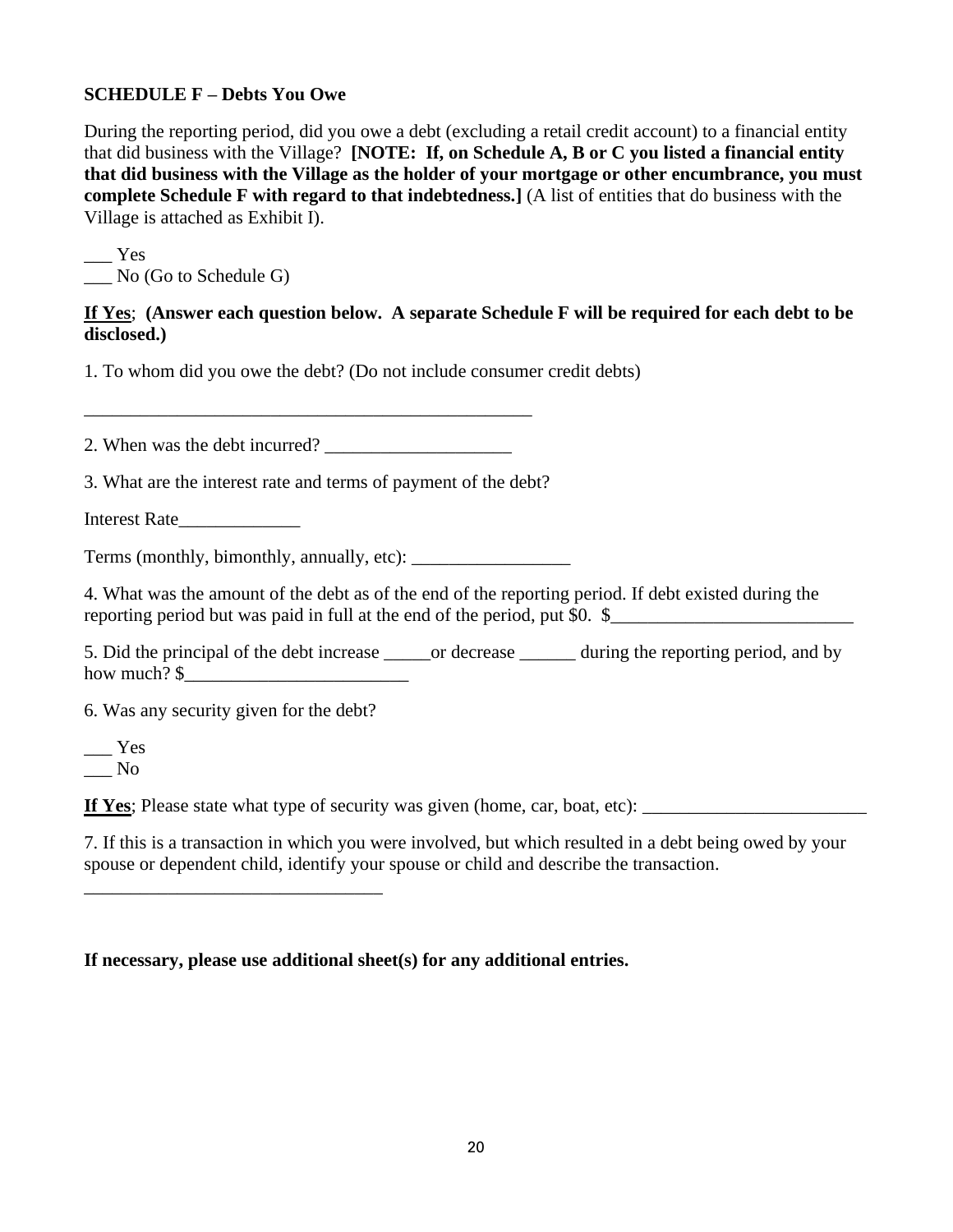# **SCHEDULE G – Family Members Employed by the Village**

\_\_\_\_\_\_\_\_\_\_\_\_\_\_\_\_\_\_\_\_\_\_\_\_\_\_\_\_\_\_\_\_\_\_\_\_\_\_\_\_\_\_\_\_

\_\_\_\_\_\_\_\_\_\_\_\_\_\_\_\_\_\_\_\_\_\_\_\_\_\_\_\_\_\_\_\_\_\_\_\_\_\_\_\_\_\_\_\_\_

During the reporting period, were any members of your immediate family (spouse, domestic partner or dependent children) employed by the Village in any capacity?

 $\equiv$  Yes \_\_\_ No (Go to Schedule H)

**If Yes**; **(Answer each question below. A separate Schedule G will be required for each member of the immediate family who is employed by the Village.)**

1. What is the relation and name of the immediate family member employed by the Village?

2. What is the name of the department that employed the member of your immediate family?

3. What was the title of your immediate family member's position in the Village during the reporting period?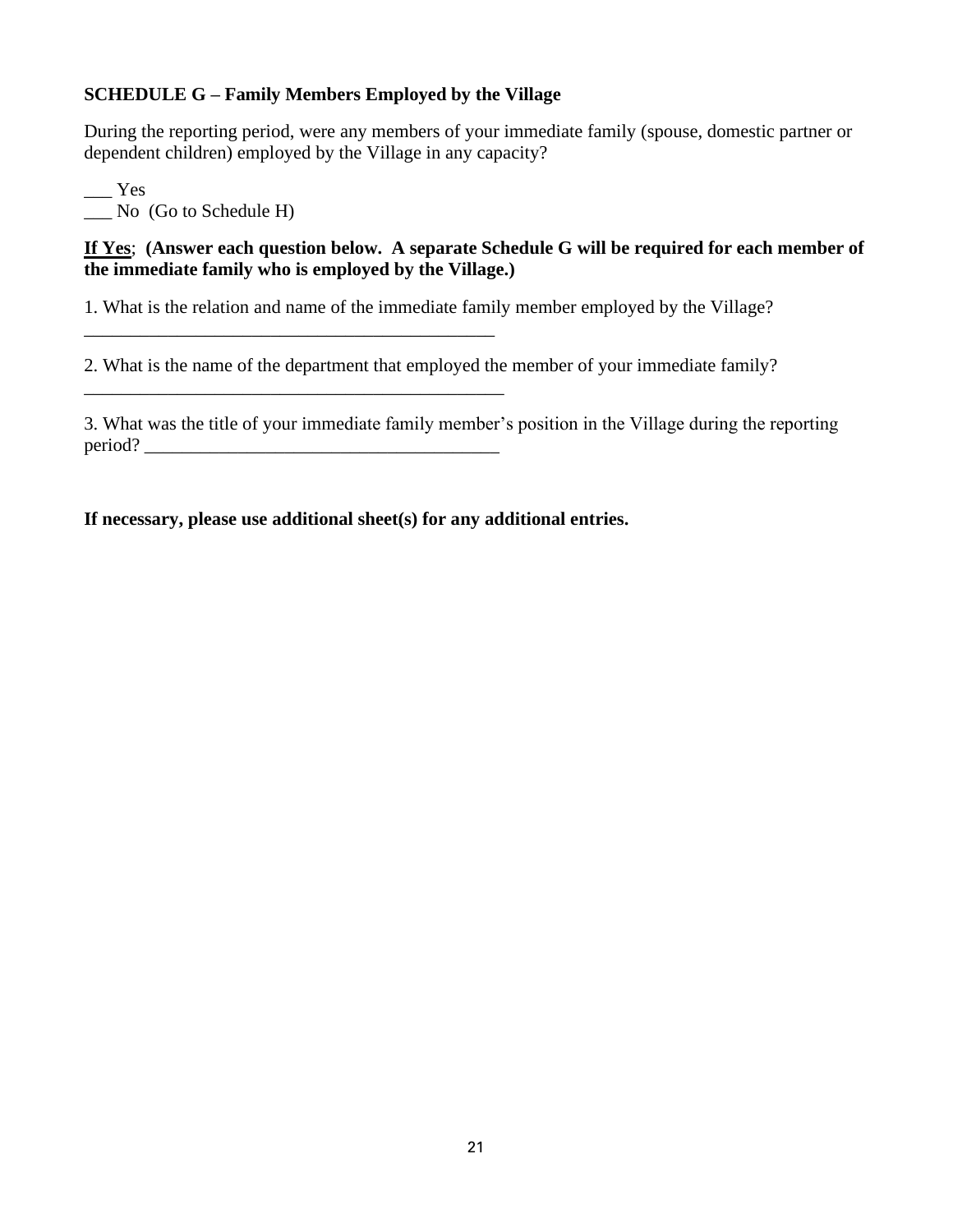# **SCHEDULE H – Employment/Business Ownership**

During the reporting period, did you or any member of your immediate family (i.e., spouse or dependent child) receive any **earned** income from an entity other than the Village? Please note that your dependent child's source of earned income does not need to be disclosed unless his/her place of employment or the business entity in which he/she had an ownership interest that produced earned income is subject to regulation or the authority of the Village.

 $\_\_\_\$  Yes \_\_\_ No (Go to Schedule I)

**If Yes**; **(Answer each question below. A separate Schedule H will be required for each member of the immediate family who was employed or had whole or partial ownership of a business entity from which earned income was received.)**

1. If, during the reporting period, you or a member of your immediate family had employment from which you or they earned income, list the relation, name, employer, and address of the employment. (See limitation in first paragraph above for dependent children)

Name:

Relationship: \_\_\_\_\_\_\_\_\_\_\_\_\_\_\_\_\_\_\_\_\_\_\_\_\_\_\_\_\_\_\_\_

Name of Employer: \_\_\_\_\_\_\_\_\_\_\_\_\_\_\_\_\_\_\_\_\_\_\_\_\_\_\_\_

Address: \_\_\_\_\_\_\_\_\_\_\_\_\_\_\_\_\_\_\_\_\_\_\_\_\_\_\_\_\_\_\_\_\_\_\_\_

City/State/Zip: \_\_\_\_\_\_\_\_\_\_\_\_\_\_\_\_\_\_\_\_\_\_\_\_\_\_\_\_\_\_\_

2. If, during the reporting period, you or a member of your immediate family wholly or partially owned any business entity from which income was earned, list the relation, name and address of the business entity.

Name: \_\_\_\_\_\_\_\_\_\_\_\_\_\_\_\_\_\_\_\_\_\_\_\_\_\_\_\_\_\_\_\_\_\_\_\_\_

Relationship:

Name of Business Entity:

Address: \_\_\_\_\_\_\_\_\_\_\_\_\_\_\_\_\_\_\_\_\_\_\_\_\_\_\_\_\_\_\_\_\_\_\_\_

 $City/State/Zip$ :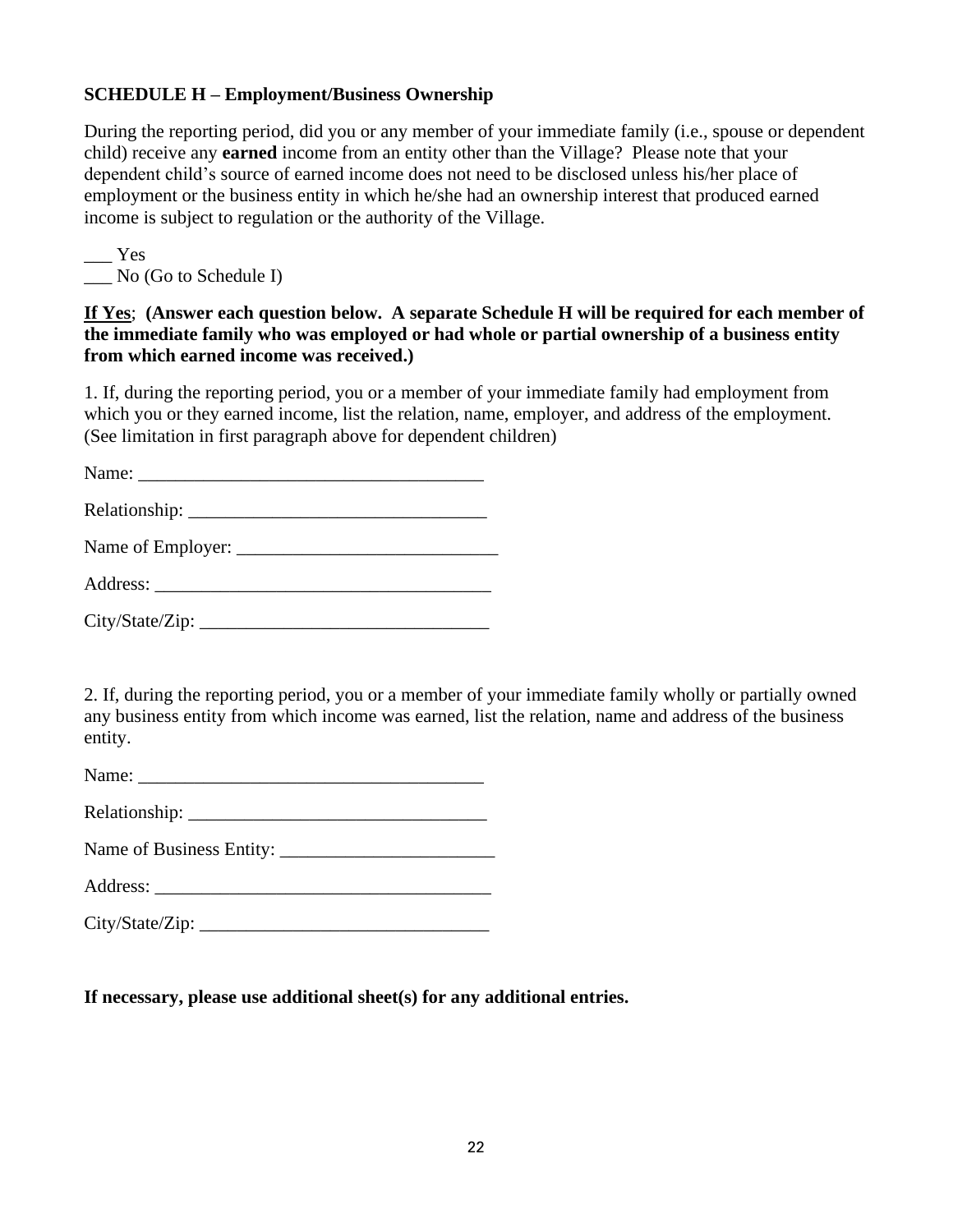# **SCHEDULE I – Other**

Is there any additional information or interest you would like to disclose?

# **STANDARDS OF CONDUCT**

The Chevy Chase Village Public Ethics Ordinance includes standards of conduct applicable to financial disclosure filers and Village employees and appointed officials. The standards address disqualification from participation, prohibited secondary employment, prohibited ownership interests, misuse of position, prohibited solicitation and acceptance of gifts, misuse of confidential information, postemployment limitations, prohibited dealings with the Village, and procurement specifications assistance restrictions. The Ordinance provides for exceptions and exemptions under certain circumstances.

Filers wanting more detailed information about these requirements should contact the Village Ethics Commission.

# **PRIVACY NOTICE**

The Village Public Ethics Ordinance, adopted in compliance with the Public Ethics Law (State Government Article, Title 15), Annotated Code of Maryland require the collection of this information. The information will be available for public disclosure and to determine compliance with the Law. The information may be disclosed to any requesting person, including state, local or federal government officials, who record their name and address. This information will be provided to the filer upon request. See page 1 of the Financial Disclosure Statement.